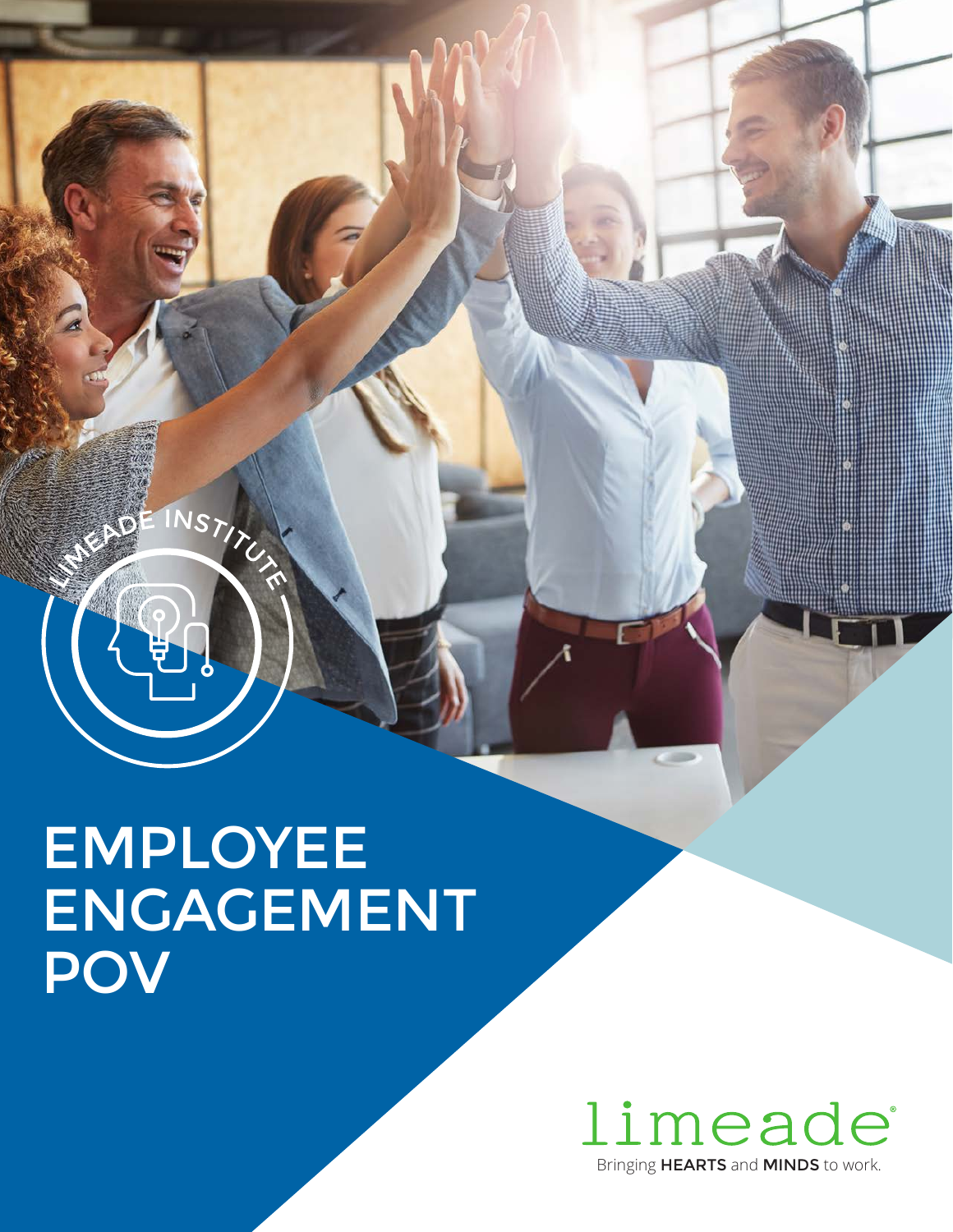

# INTRODUCTION

Employee engagement is not only a main driver of employee performance, productivity and turnover, but it also impacts overall business performance. In fact, organizations spent upward of \$720 million dollars on employee engagement in 2015; this number is expected to rise to \$1.5 billion over the next few years (LaMotte, 2015). Despite such investments, only 32 percent of U.S. employees are engaged at work, and the trend is not improving (Gallup, 2017). These staggering statistics highlight the importance of increasing our understanding of what engagement is and how to improve it. The goal of this paper is to review how employee engagement is defined and measured in the industry today, introduce the Limeade Employee Engagement Index and review ways organizations can positively impact employee engagement.

### DEFINING ENGAGEMENT

While there are varying definitions of engagement in the industry, the overarching domain of engagement is comprised of two primary characteristics: (a) a psychological connection to one's work and (b) an investment of personal resources in one's work.

### LIMEADE DEFINITION OF ENGAGEMENT

Our definition of employee engagement aims to provide a holistic overview by combining the two foundational elements of engagement, while also reflecting the common terms used to describe engagement.

# EMPLOYEE ENGAGEMENT IS A DEEP CONNECTION AND SENSE OF PURPOSE AT WORK THAT CREATES EXTRA ENERGY AND COMMITMENT.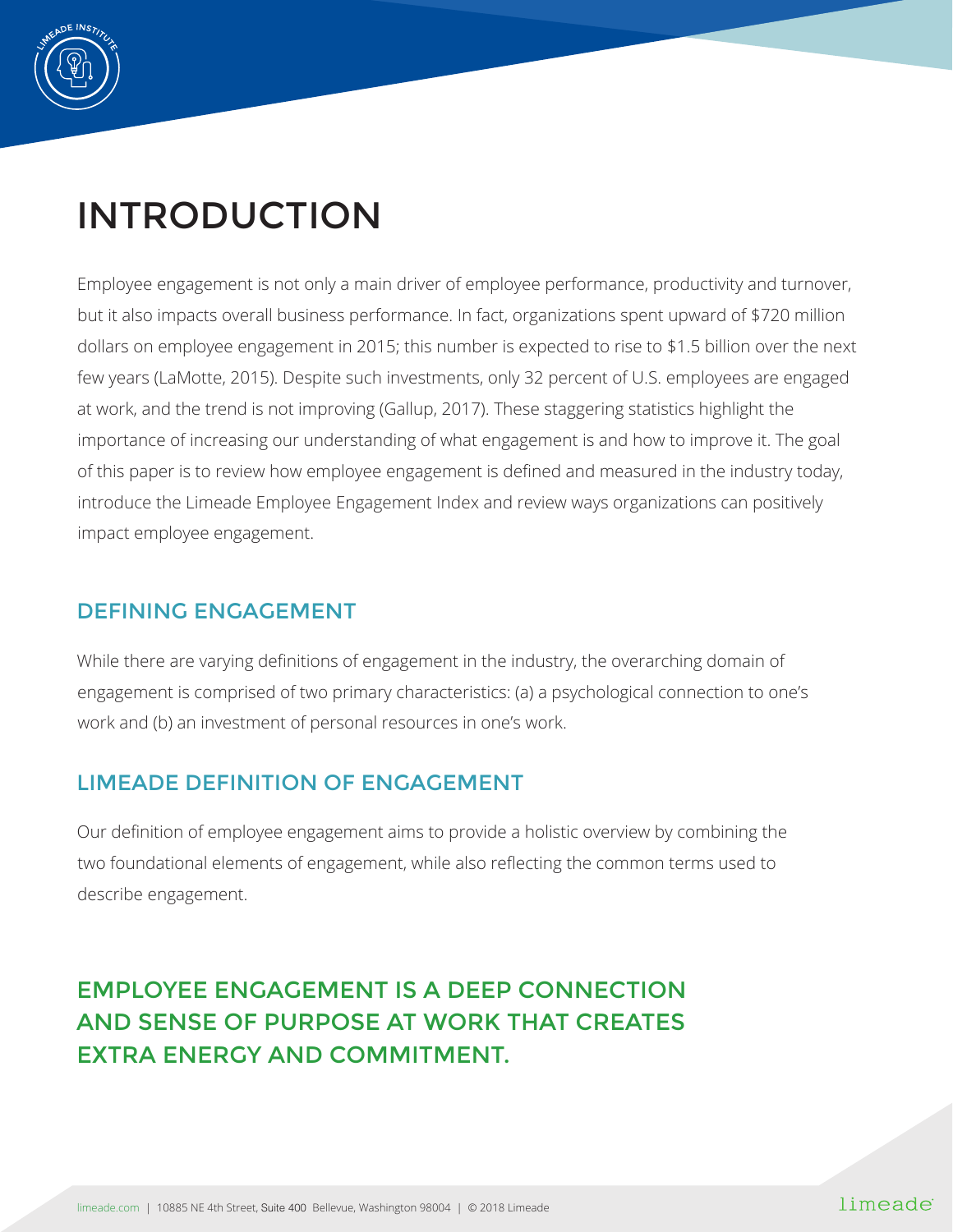

## MEASURING EMPLOYEE ENGAGEMENT

There are numerous employee engagement surveys in the market and in academia — some focus on job characteristics, others include an assessment of personal resource investment. While there's some overlap among them, each approach adds a unique perspective on employee engagement.

### HOW EMPLOYEE ENGAGEMENT IS MEASURED AT LIMEADE

Limeade provides a unique perspective on employee engagement. Specifically, we created the Limeade Employee Engagement Index, which combines the measures of engagement, the drivers of engagement and whole-person well-being (see Appendix B for the technical report). The Index is derived from the Limeade Well-Being Assessment, which represents a holistic model of well-being, combining work, financial, emotional and physical well-being (including health risk factors). It highlights the interdependencies between well-being variables and outcomes, such as organizational commitment, organizational support, work engagement, resilience, quality of relationships, stress, physical health and more.

The Limeade Well-Being Assessment continues to be the most comprehensive well-being assessment available not only in the market, but also in academia.

The Limeade Employee Engagement Index includes a subset of questions from the assessment and is comprised of two parts: (a) one question measuring employee engagement and (b) several questions that measure the drivers of engagement (see Appendix B for more detail).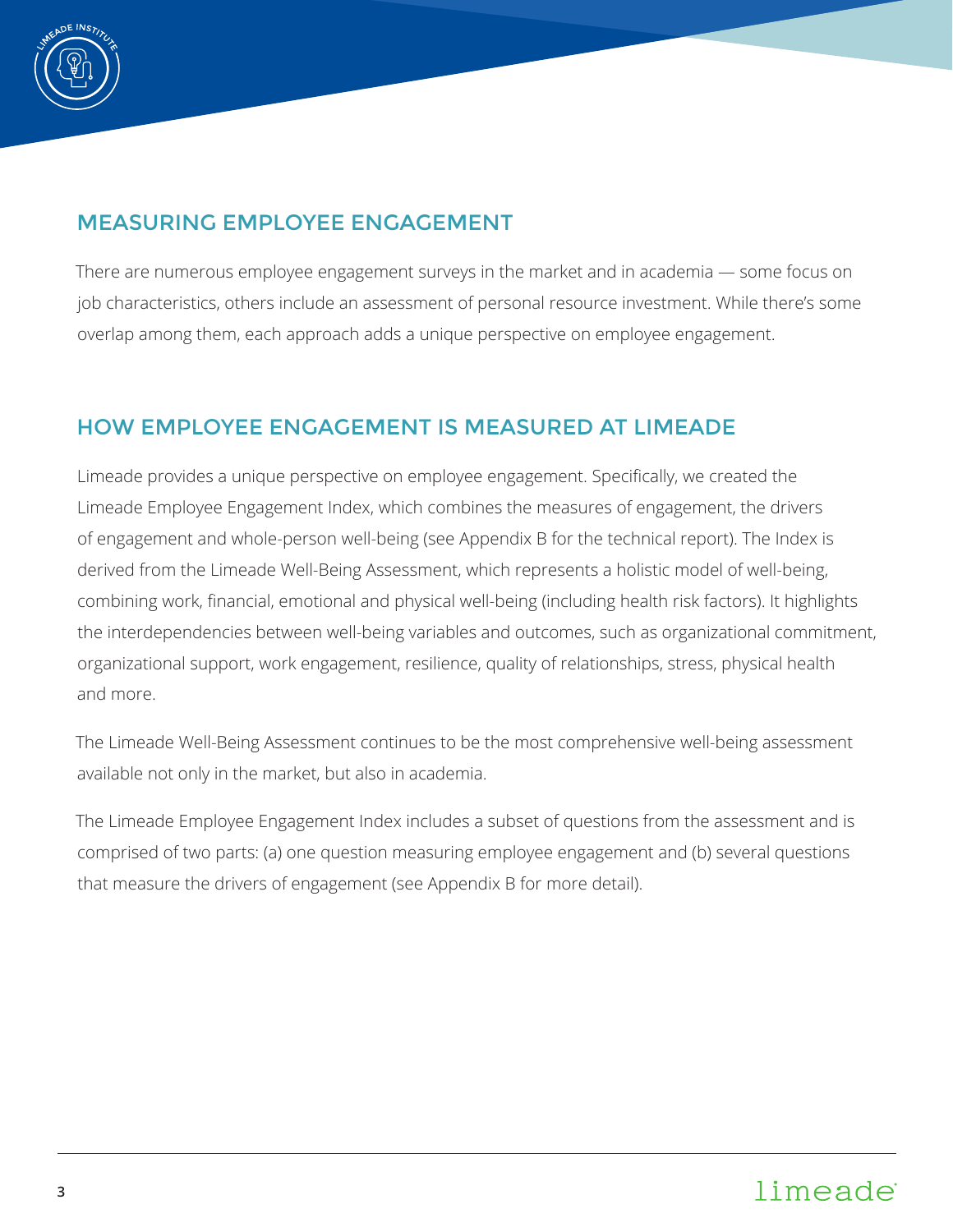

# THE LINK BETWEEN EMPLOYEE ENGAGEMENT AND BUSINESS RESULTS

Companies with high levels of employee engagement see the impact of this engagement in business success. Organizations with higher employee engagement levels see 2.5 times higher stock price growth when compared to peer companies with lower employee engagement (Hay Group, 2010). Additionally, organizations with higher employee engagement are 78 percent more profitable and 40 percent more productive (Aon Hewitt, 2009). And for every 1 percent increase in engagement, there's a .6 percent increase in revenue (Aon Hewitt, 2017). For the average Fortune 500 company that's \$150 million.

There's also growing evidence that higher engagement is related to better customer outcomes, such as customer service climate, customer satisfaction, and customer loyalty, (Harter et al., 2002; Salanova et al., 2005) and better business performance such as productivity, profit, employee turnover, and accidents; (Harter et al., 2002; Shuck, 2011).

### FACTORS IMPACTING EMPLOYEE ENGAGEMENT

Both individual and organizational factors contribute to employee engagement. Industry research shows that autonomy, task variety and task significance (Christian et al., 2011; Macey & Schneider, 2008; Nahrgang, Morgeson, & Hofmann, 2011) are important drivers of engagement. Having freedom in how a job is performed, having a variety of tasks and also having tasks that are meaningful lead to higher engagement (Christian et al., 2011; Macey & Schneider, 2008; Nahrgang et al., 2011). Further, employees who strongly agree that they can link their goals to the organization's goals are 3.5 times more likely to be engaged.

An employee's manager also plays a huge role in engagement since managers can account for up to 70 percent of variance in employee engagement (Gallup, 2015). In a study conducted by Gallup (2015), employees who rated their manager as excellent were five times more engaged than those who rated their manager as poor. Additionally, results of a Gallup (2017) study found that employees who had discussed their goals with their manager within a six-month time period were 2.8 times more likely to be engaged.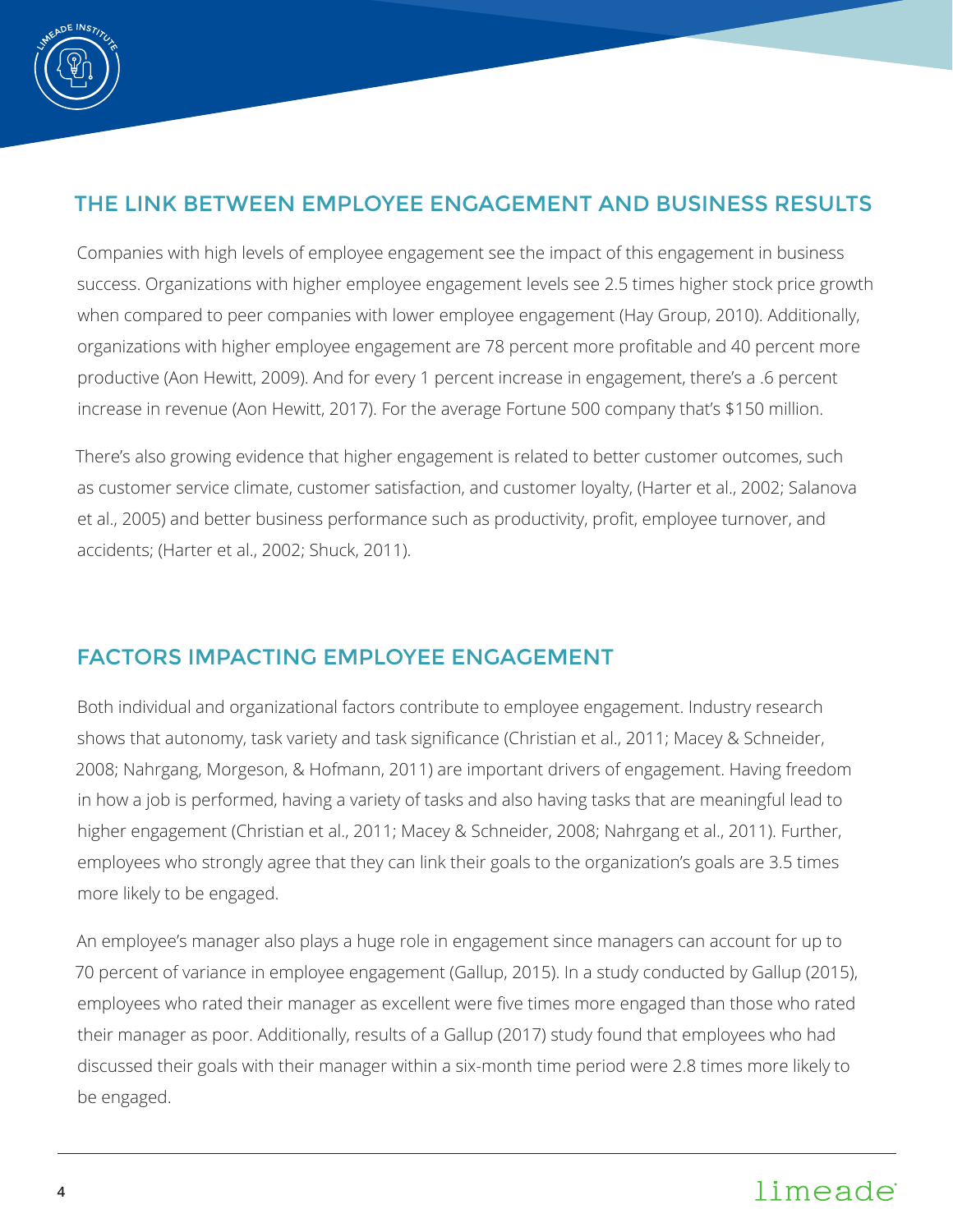

## FACTORS IMPACTING EMPLOYEE ENGAGEMENT (CONTINUED)

In our internal analyses (using our book-of-business data from our Well-Being Assessment) we found several significant drivers of engagement. Specifically, top drivers of engagement from our Well-Being Assessment included:

- BEING VALUED BY THE EMPLOYER
- USING ONE'S GREATEST PERSONAL STRENGTHS ON THE JOB
- IDENTIFYING WITH AND SEEING MEANING IN ONE'S WORK
- ABILITY TO HAVE AN IMPACT
- BEING ABLE TO LEARN AND DEVELOP ON THE JOB
- HAVING A SUPPORTIVE MANAGER AND WORK TEAM
- WORKING A REASONABLE NUMBER OF HOURS
- HAVING A MANAGEABLE AMOUNT OF STRESS IN ONE'S LIFE
- BEING SUPPORTED BY ONE'S ORGANIZATION IN LIVING A HEALTHIER LIFE

(See Appendix B for more information.)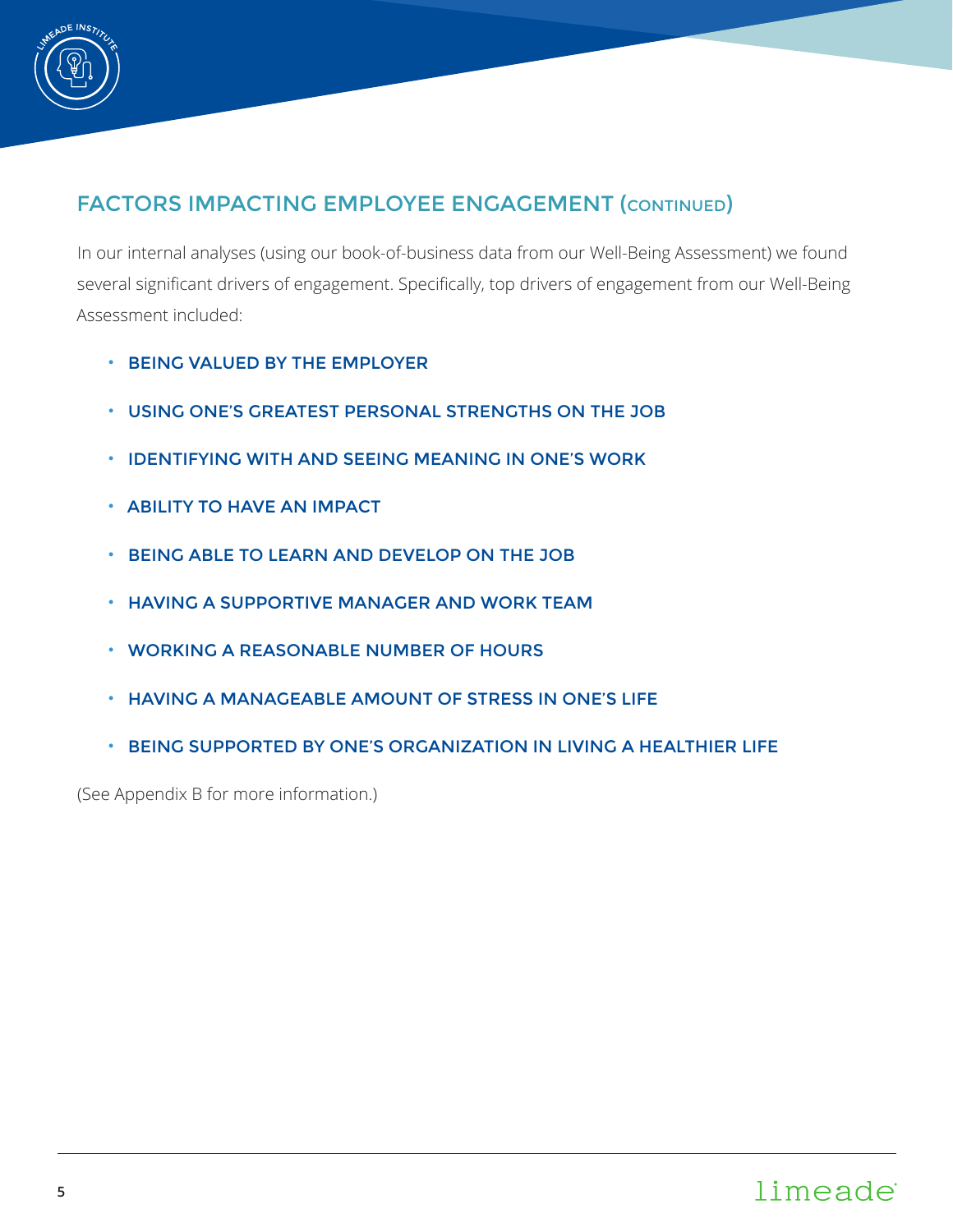

# RECOMMENDATIONS FOR IMPROVING EMPLOYEE ENGAGEMENT

While many engagement platforms and surveys measure employee engagement, very few provide actionable steps or recommendations to help organizations improve employee engagement. In alignment with the Limeade Organizational Support for Well-Being Model (see Figure 1), actionable steps can be taken at each level.



Figure 1. Limeade Organizational Support for Well-Being Model.

The following recommendations include actionable steps leaders and managers can take to help improve employee engagement. Each recommendation is focused on a different level of the Limeade Organizational Support for Well-Being Model. (See Appendix D for more information on how employee engagement and well-being are related.)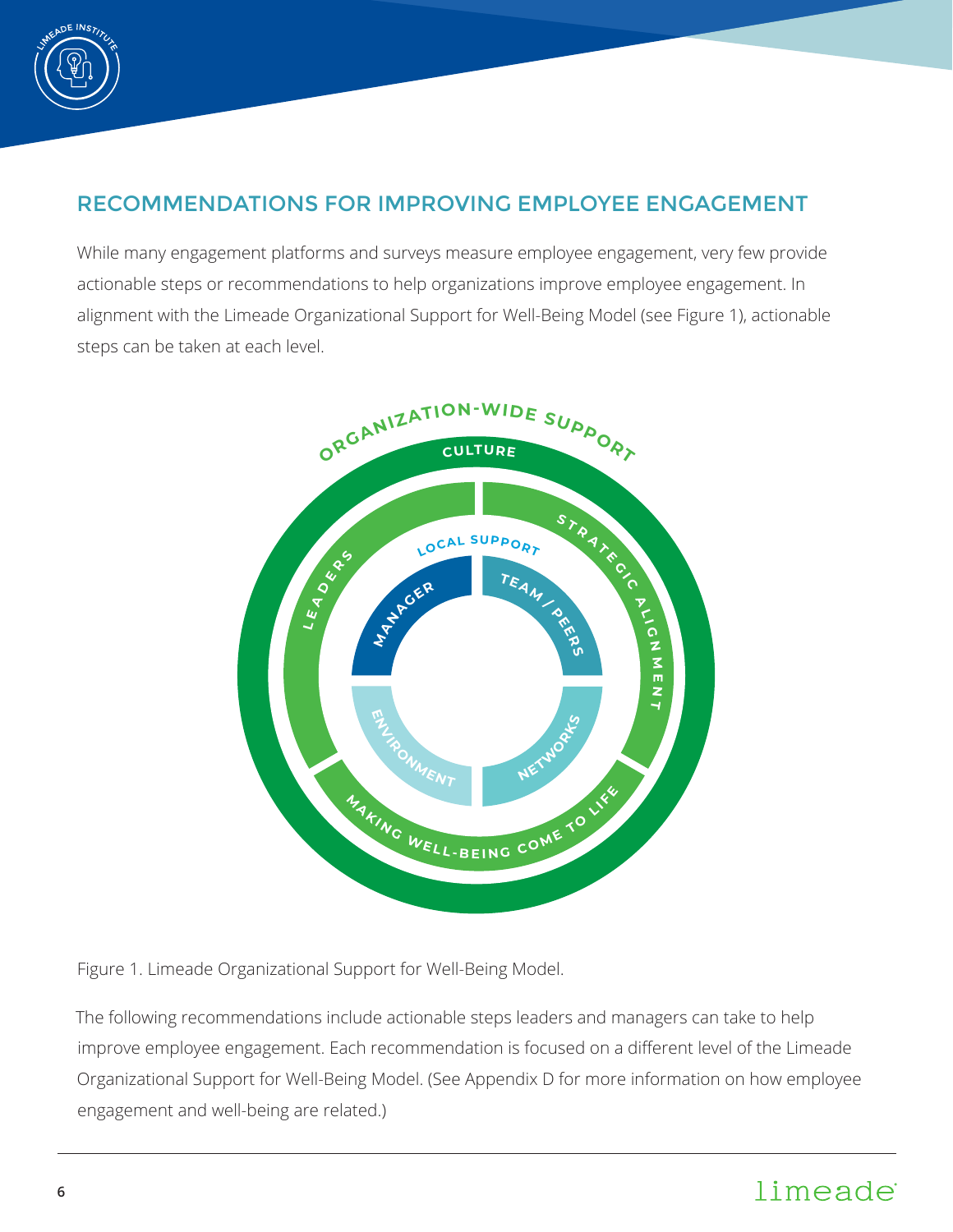

# LOCAL SUPPORT

The first level of support comes at the local level, which is comprised of four factors: managers, teams/ peers, social networks and physical work space.

#### MANAGER

Provide feedback regularly for employees. Develop a consistent process for giving feedback (timely, specific and actionable) that helps employees see a clear path forward toward their own professional development. Include both positive and constructive suggestions that enable an employee to grow and develop.

### TEAM/PEERS

Provide time for teams to openly discuss ideas on how to function better as a team. Create a shared norm of providing encouragement and support for peers with some fun competition, without pressuring each other. Create a learning environment where all employees can try new things together without the fear of being reprimanded for failure.

### SOCIAL NETWORKS

Offer interaction and collaboration across teams to help employees see themselves as part of something bigger and create connections between individuals who would not meet along strictly "professional" lines. Use social networks to report engagement successes and barriers to the organization.

### PHYSICAL WORK ENVIRONMENT

Create workspaces that feel positive and energizing. Some things to consider include increasing natural light, providing space to move around and giving employees the freedom to make their spaces their own.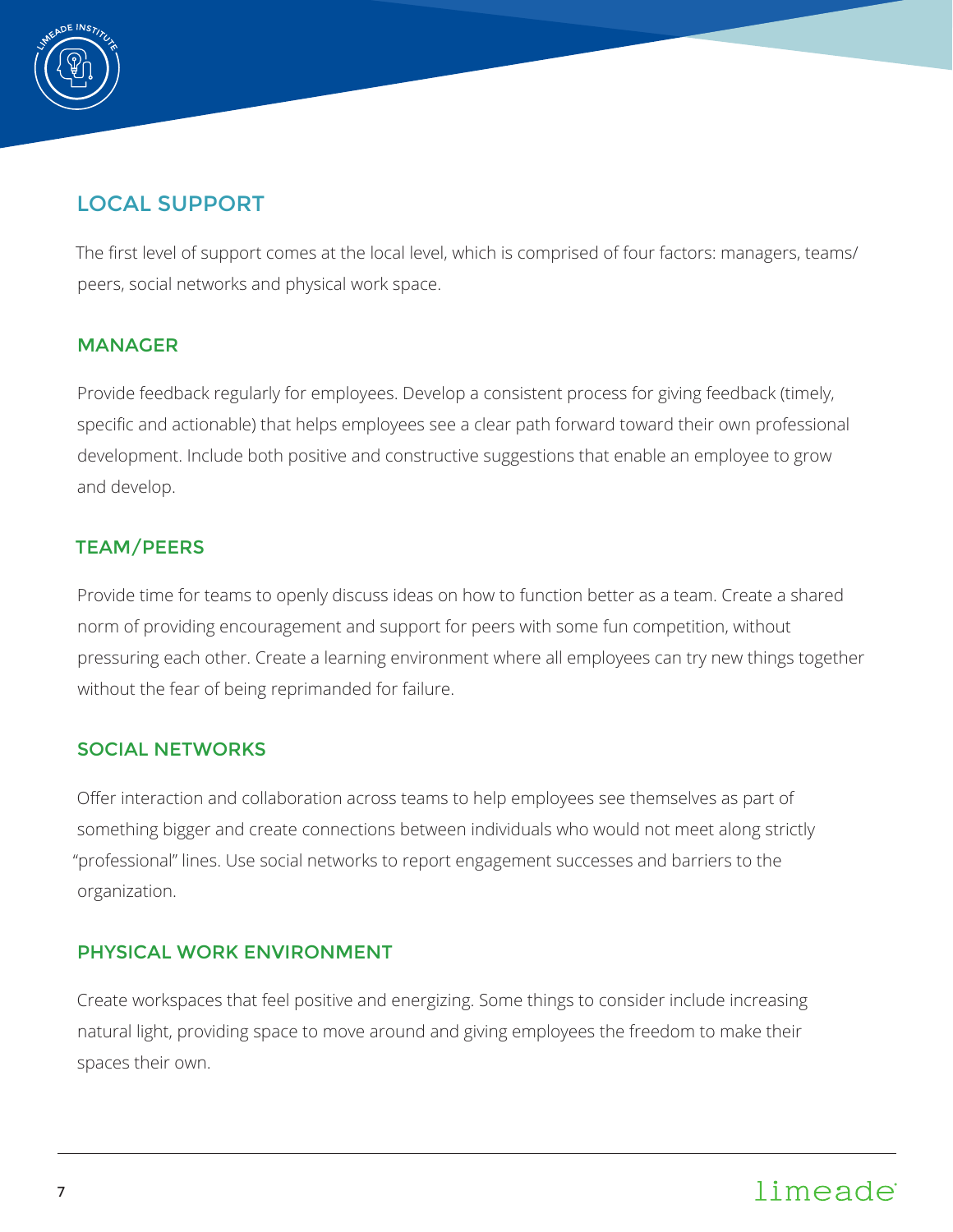

## ORGANIZATION-WIDE SUPPORT

These four factors — strategic alignment, leaders, tools & programs and culture — are considered organization-wide support.

### STRATEGIC ALIGNMENT

Create clarity and connection between individual roles and the mission of the organization. Employees must be able to see how their job contributes to the organization's reason for being. Managers can show employees how their individual work contributes to achieving the company's greater mission and purpose.

### LEADERS

Leaders themselves should be active role models of engagement. They must be honest communicators and act as examples for others in order to create an engaged workforce. For example, leaders can act as role models by supporting and being personally involved in well-being initiatives throughout the company. It's important that employees believe in their leaders and the direction of the company in order to improve overall engagement.

### TOOLS AND PROGRAMS

Provide a tool, platform, or program like Limeade that allows employees to report and track their engagement. Using a tool or program helps drive engagement by making well-being "come to life" and emphasizes the importance the organization has placed on improving employee well-being and engagement.

### **CULTURE**

Focus on being intentional about building a culture that's aligned with your business strategy and supports engagement. To get started, conduct a culture audit to understand what aspects of your culture are supporting well-being and engagement and which ones might be hindering it.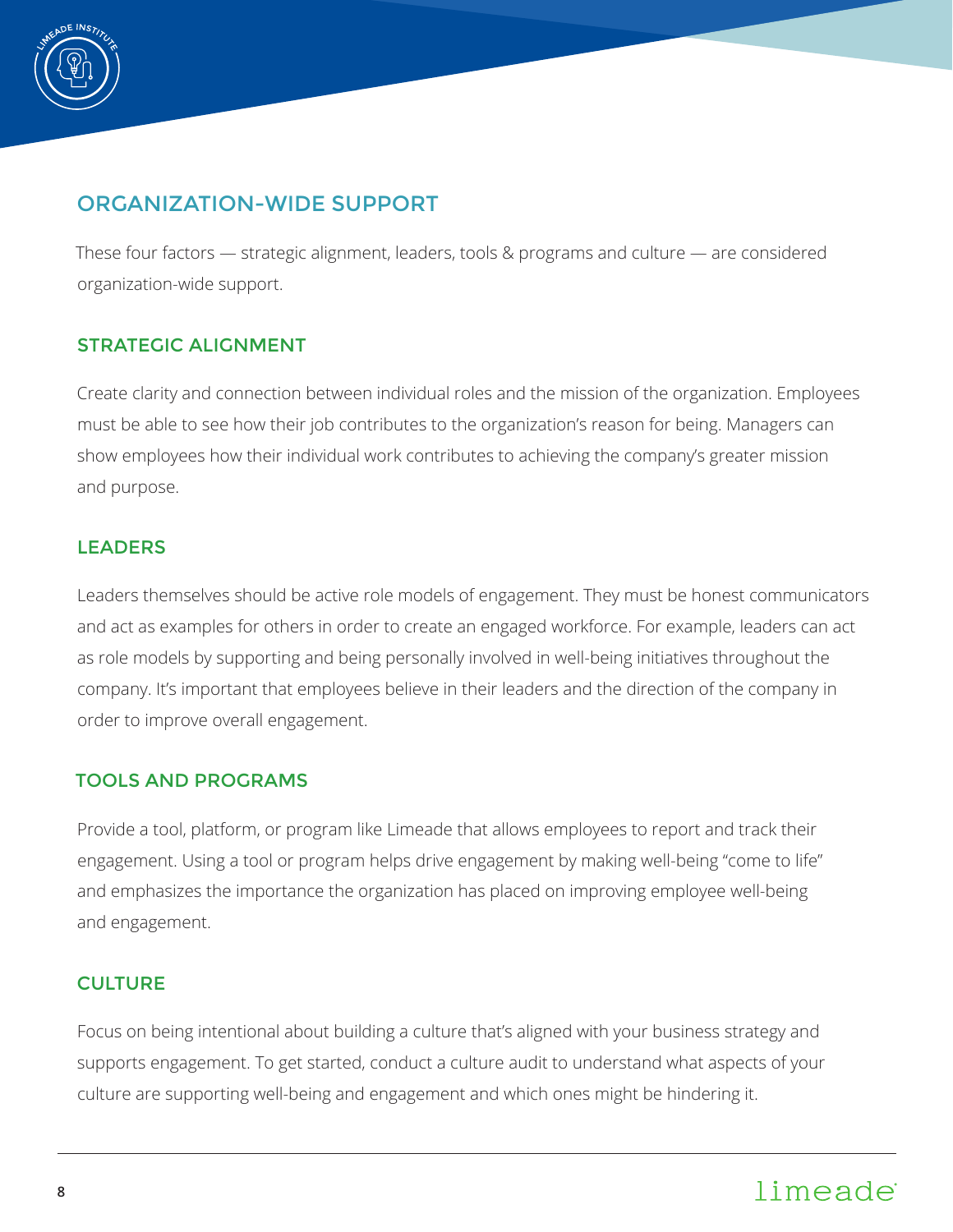

# **CONCLUSION**

Both individual and organizational factors contribute to employee engagement. From these findings, it's apparent that employers can improve employee engagement by authentically caring for employees. Whether leaders step up as active role models to be champions of well-being, managers provide a direct line of growth to show employees the impact they have on the company or employees simply rely on one another to foster a collaborative and supportive workplace, employee engagement relies on a psychological connection to work and an investment of personal resources in work. By discovering the main drivers of employee engagement with the Limeade Well-Being Assessment and actionable steps from the Organizational Support for Well-Being Model, employers can uncover what it takes to build an engaged workforce.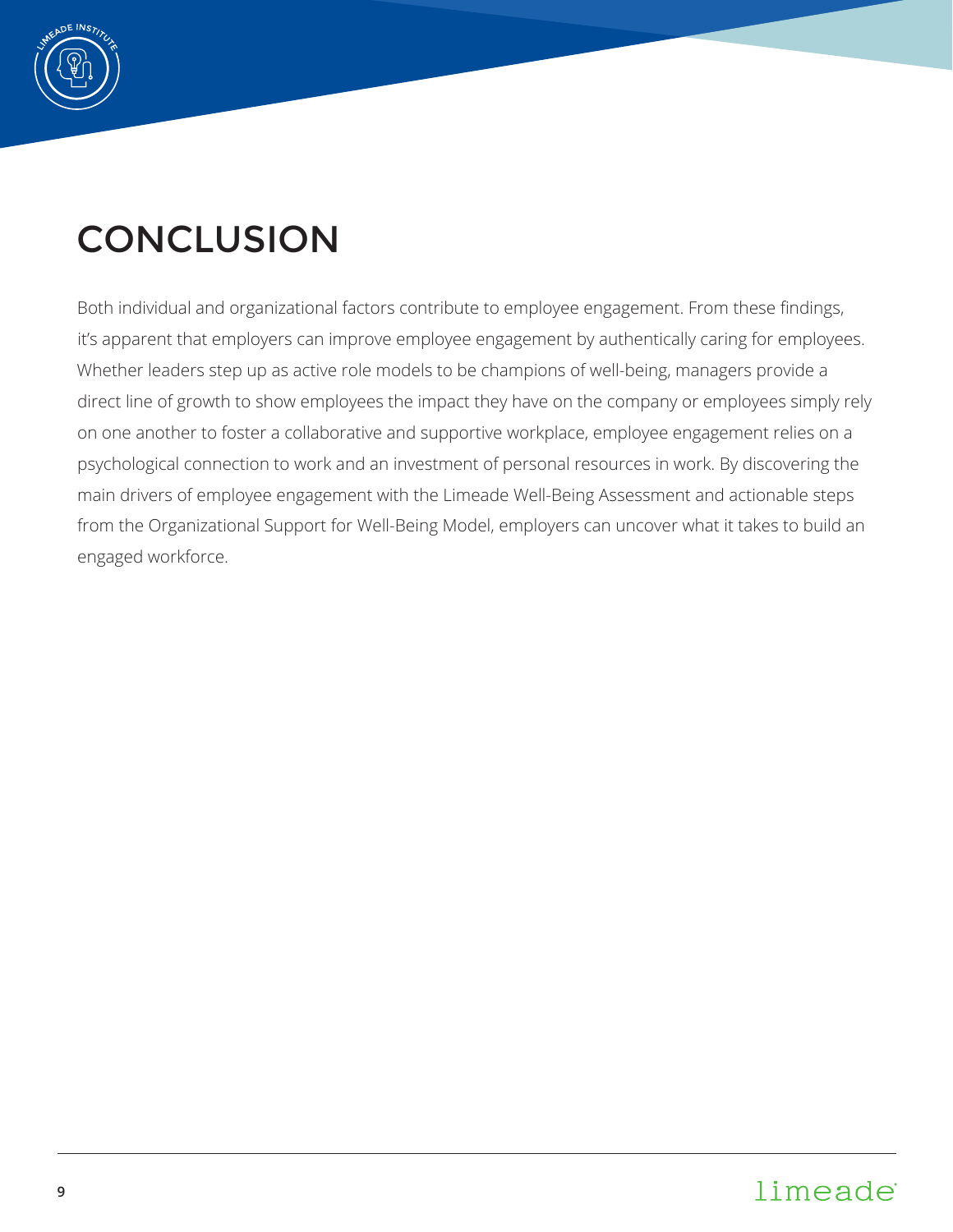

## **REFERENCES**

- Aon Hewitt. (2009). 2009 trends in global employee engagement. Retrieved from: http://www.aon.com/ attachments/thought-leadership/Trends\_Global\_Employee\_Engagement\_Final.pdf
- Aon Hewitt. (2015). 2015 trends in global employee engagement. Retrieved from http://www.aon.com/ attachments/human-capital-consulting/2015-Trends-in-Global-Employee-Engagement-Report.pdf
- Aon Hewitt. (2017). 2017 trends in global employee engagement. Retrieved from: http://www.aon.com/ engagement17/
- Bacon, C. T., & Mark, B. A. (2009). Organizational influences on patient perceptions of symptom management. Research in Nursing & Health, 32(3), 321-334.
- Borman, W. C., & Motowidlo, S. J. (1997). Task performance and contextual performance: The meaning for personnel selection research. Human Performance, 10, 99–109. doi:10.1207/ s15327043hup1002\_3
- Bousman, L. (2011). What is employee engagement? Overview of history, theory, and current applications [White paper]. Retrieved 25 May 2017, from Paris Phoenix Group: http://www.parisphoenixgroup. com/downloads.html.
- Brief, A. P., & Weiss, H. M. (2002). Organizational behavior: Affect in the workplace. Annual Review of Psychology, 53, 279–307.
- Caesens, G., Stinglhamber, F., & Marmier, V. (2016). The curvilinear effect of work engagement on employee's turnover intentions. International Journal of Psychology, 51(2), 150-155. doi: 10.1002/ ijop.12131
- Christian, M. S., Garza, A. S., & Slaughter, J. E. (2011). Work engagement: A quantitative review and test of its relations with task and contextual performance. Personnel Psychology, 64, 89–136 doi:10.1111/j.1744-6570.2010.01203.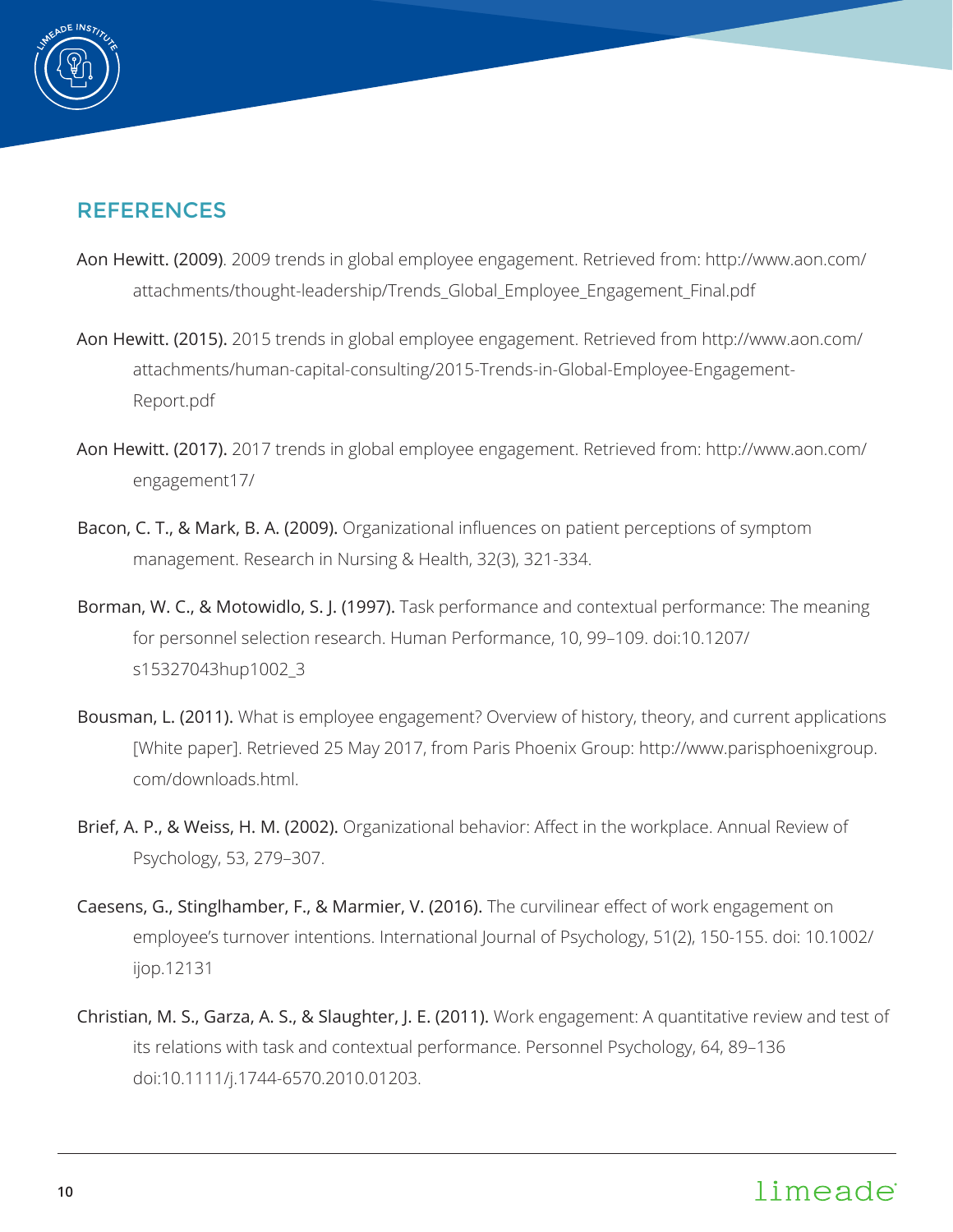

- Choi, D., Oh, I. S, & Colbert, A. E. (2015). Understanding organizational commitment: A meta-analytic examination of the roles of the five-factor model of personality and culture. Journal of Applied Psychology, 100, 1542-1567.
- Cole, M. S., Walter, F., Bedeian, A. G., & O'Boyle, E. H. (2012). Job burnout and employee engagement: A meta-analytic examination of construct proliferation. Journal of Management, 38, 1550-1581.
- Crawford, E. R., LePine, J. A., & Rich, B. L. (2010). Linking job demands and resources to employee engagement and burnout: A theoretical extension and meta-analytic test. Journal of Applied Psychology, 95, 834–848. doi:10.1037/a0019364
- Dalal, R. S. (2013). Job attitudes: Cognition and affect. In I. B. Weiner (Eds.), Handbook of Psychology: Vol. 12. Industrial and Organizational Psychology (2nd ed., pp. 341–366). Hoboken, NJ: John Wiley & Sons.
- Dalal, R. S., Baysinger, M., Brummel, B. J., & LeBreton, J. M. (2012). The relative importance of employee engagement, other job attitudes, and trait affect as predictors of job performance. Journal of Applied Social Psychology, 42, 295-325.
- Dalal, R. S., Brummel, B. J., Wee, S., & Thomas, L. L. (2008). Defining employee engagement for productive research and practice. Industrial Organizational Psychology, 1, 52-55.
- Gallup. (2015). Employees want a lot more from their managers. Retrieved from: http://news.gallup.com/ businessjournal/182321/employees-lot-managers.aspx
- Gallup. (2005). Nurse engagement key to reducing medical errors. Retrieved from: https://news.gallup. com/poll/20629/nurse-engagement-key-reducing-medical-errors.aspx
- Gallup. (2013). How employee engagement drives growth. Retrieved from http://news.gallup.com/ businessjournal/163130/employee-engagement-drives-growth.aspx
- Gallup. (2015). Nurse engagement key to reducing medical errors. Retrieved from http://news.gallup. com/poll/20629/nurse-engagement-key-reducing-medical-errors.aspx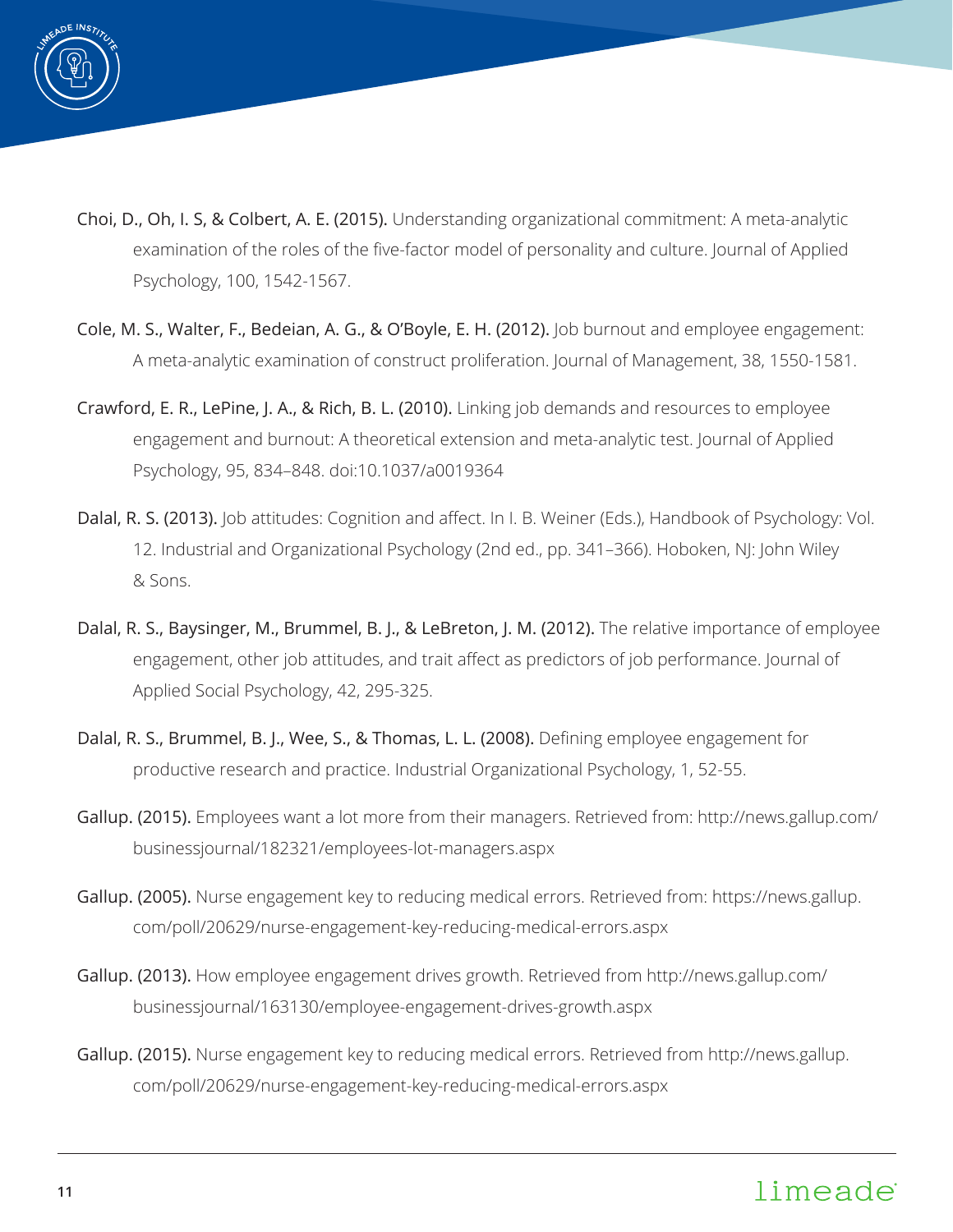

- Gallup. (2017). Gallup daily: U.S. employee engagement. Retrieved from http://news.gallup.com/ poll/180404/gallup-daily-employee-engagement.aspx
- Gebauer, J., & Lowman, D. (2008). Closing the engagement gap: How great companies unlock employee potential for superior results. New York, NY: Penguin.
- Harter J., Schmidt F., & Hayes T. (2002). Business-unit-level relationship between employee satisfaction, employee engagement, and business outcomes: A meta-analysis. Journal of Applied Psychology, 87, 268–279.
- Hay Group. (2010). Getting engaged. Retrieved from: https://www.haygroup.com/downloads/uk/misc/ viewpoint\_issue\_3\_performing\_in\_uncertain\_times.pdf
- Hirschfeld, R. R., & Thomas, C. H. (2008). Representations of trait engagement: Integration, additions, and mechanisms. Industrial and Organizational Psychology, 1, 63–66.
- Kahn, W. A. (1990). Psychological conditions of personal engagement and disengagement at work. Academy of Management Journal, 33, 692–724. doi:10.2307/256287
- LaMotte, S. (2015). Employee engagement depends on what happens outside of the office. Harvard Business Review.
- Limeade & Quantum Workplace. (2016). 2016 Well-Being and Engagement Report. Retrieved June 22, 2017 from http://www.limeade.com/engagementreport/
- Macey, W. H., & Schneider, B. (2008). The meaning of employee engagement. Industrial and Organizational Psychology, 1, 3–30 doi:10.1111/j.1754-9434.2007.0002.
- Macey, W. H., Schneider, B. Barbera, K. M., Young, S. A. (2009). Talent management essentials. Employee engagement: Tools for analysis, practice, and competitive advantage. Hoboken, NJ: Wiley-Blackwell.
- Maslach, C., Schaufeli, W. B., & Leiter, M. P. (2001). Job burnout. Annual Review of Psychology, 52, 397– 422. doi:10.1146/annurev.psych.52.1.397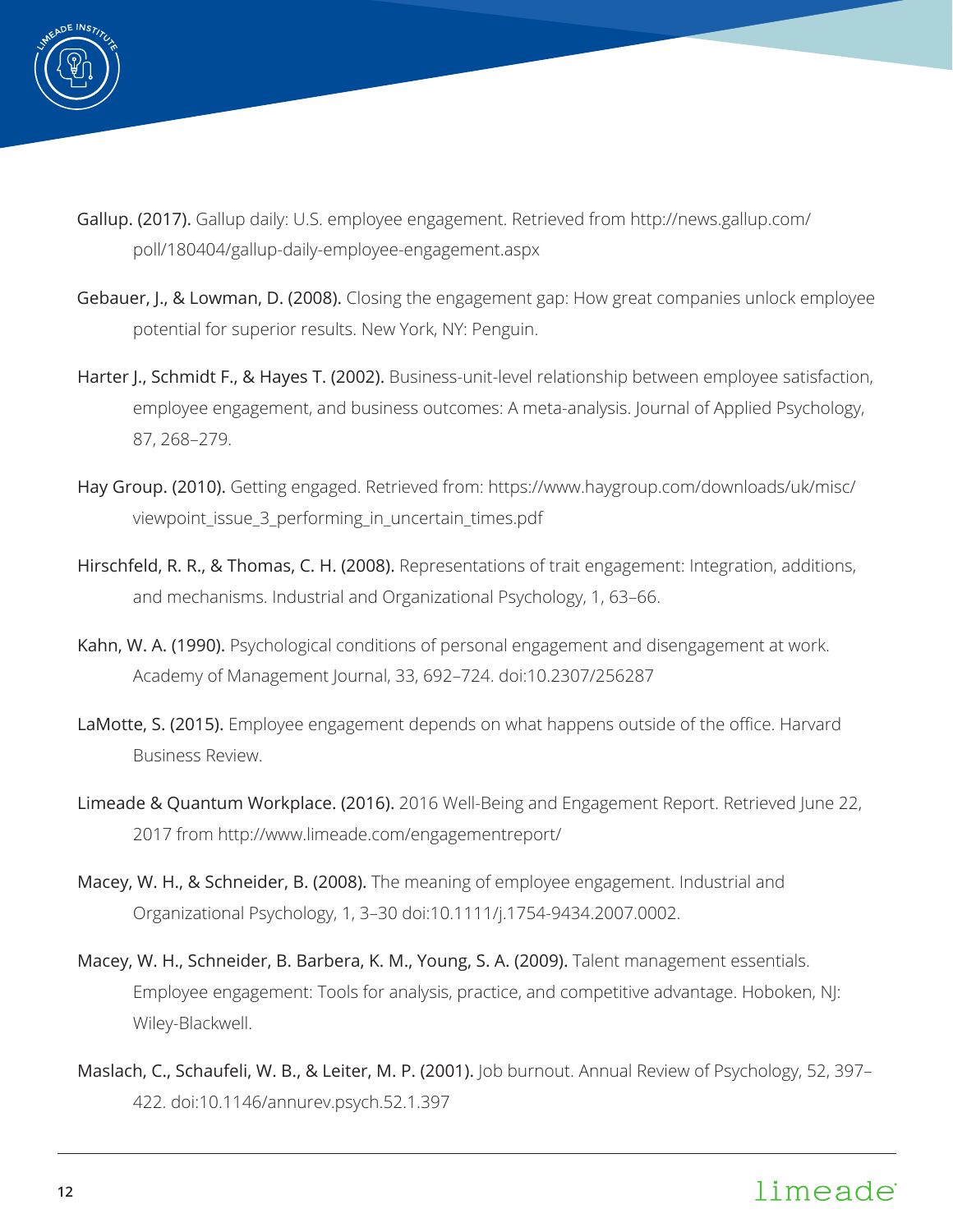

- May, D. R., Gilson, R. L., & Harter L. M. (2004). The psychological conditions of meaningfulness, safety and availability and the engagement of the human spirit at work. Journal of Occupational and Organizational Psychology, 77, 11–37.
- Motowidlo, S. J., & Kell, H. J. (2013). Job Performance. In I. B. Weiner (Ed.), Handbook of Psychology: Vol. 12. Industrial and Organizational Psychology (pp. 82-103). Hoboken, NJ: John Wiley & Sons.
- Nahrgang, J. D., Morgeson, F. P., & Hofmann, D. A. (2011). Safety at work: A meta-analytic investigation of the link between job demands, job resources, burnout, engagement, and safety outcomes. Journal of Applied Psychology, 96, 71-94.
- Pink, D. H. (2009). Drive: The surprising truth about what motivates us. New York, NY: Riverhead Books.
- Rich, B. L., LePine, J. A., & Crawford, E. R. (2010). Job engagement: Antecedents and effects on job performance. Academy of Management Journal, 53, 617–635.
- Rothbard, N. P. (2001). Enriching or depleting? The dynamics of engagement in work and family roles. Administrative Science Quarterly, 46, 655–684.
- Saks, A. M. (2006). Antecedents and consequences of employee engagement. Journal of Managerial Psychology, 21, 600–619.
- Salanova, M., Agut, S., & Peiró, J. (2005). Linking organizational resources and work engagement to employee performance and customer loyalty: The mediation of service climate. Journal of Applied Psychology, 90, 1217–1227.
- Schaufeli, W. B., & Bakker, A. B. (2004). Job demands, job resources, and their relationship with burnout and engagement: A multi-sample study. Journal of Organizational Behavior, 25, 293–315.
- Schaufeli, W. B., Bakker, A. B., & Salanova, M. (2006). The measurement of work engagement with a short questionnaire: A cross-national study. Educational and psychological measurement, 66(4), 701-716.
- Schaufeli, W. B., Salanova, M., Gonzalez-Roma, V., & Bakker, A. B. (2002). The measurement of engagement and burnout: A two sample confirmatory factor analytic approach. Journal of Happiness Studies, 3, 71–92.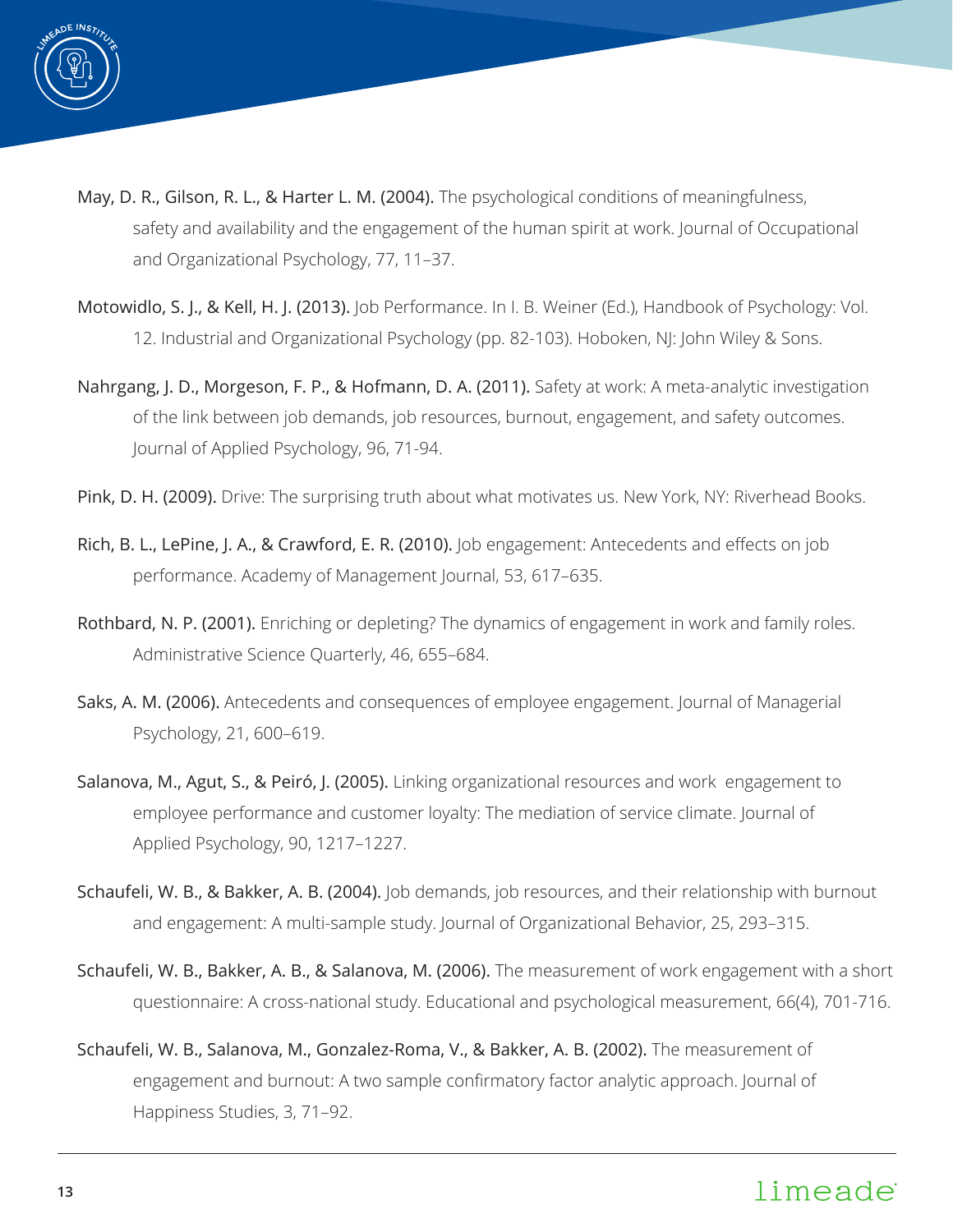

- Schneider, B., & Barbera, K. M. (2014). The oxford handbook of organizational climate and culture. Oxford, UK: Oxford University Press.
- Schwartz, B. (2015). Why we work. New York, NY: Simon and Schuster.
- Serrano, S. A. & Reichard, R. J. (2011). Leadership strategies for an engaged workforce. Consulting Psychology Journal: Practice and Research, 63, 176–189. doi: 10.1037/a0025621
- Shuck, B. (2011). Four emerging perspectives of employee engagement: An integrative literature review. Human resource Development Review, 10, 304-328.
- Shuck, B., & Herd, A. M. (2012). Employee engagement and leadership: Exploring the convergence of two frameworks and implications for leadership development in HRD. Human Resource Development Review, 11, 156–181. doi:10.1177/1534484312438211
- Sonnentag, S. (2003). Recovery, work engagement, and proactive behavior: A new look at the interface between nonwork and work. Journal of Applied Psychology, 88, 518–528. doi:10.1037/0021-9010.88.3.518
- Vance, R. J. (2006). Employee engagement and commitment. Retrieved from https://www.shrm.org/ hr-today/trends-and-forecasting/special-reports-and-expert-views/Documents/Employee-Engagement-Commitment.pdf
- Wollard, K. K., & Shuck, B. (2011). Antecedents to employee engagement: A structured review of the literature. Articles in Developing Human Resources, 13, 429-446.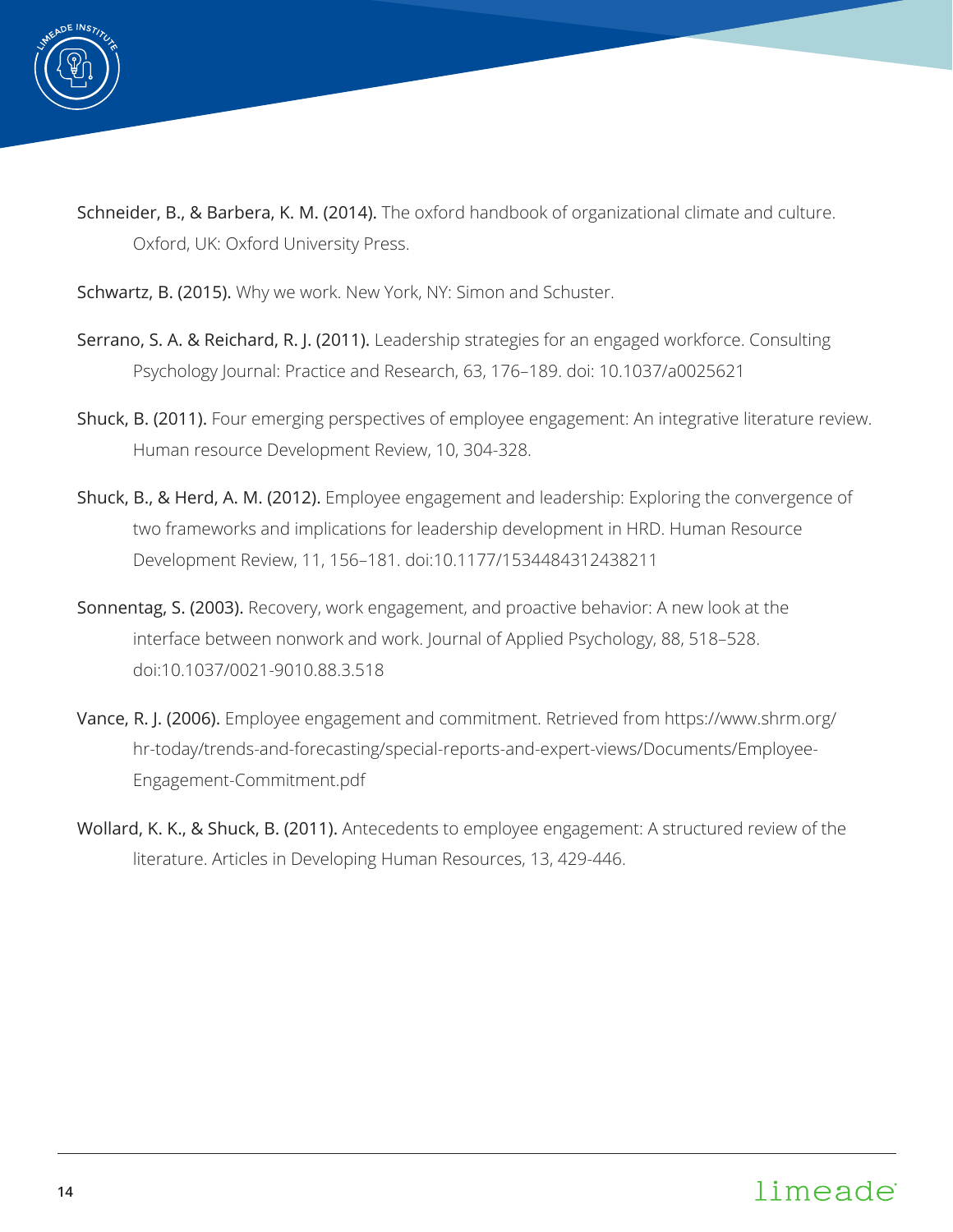

### Table 1

Definitions of employee engagement

| Source               | <b>Engagement Definition</b>                                                                                                                                                                                                                                  |
|----------------------|---------------------------------------------------------------------------------------------------------------------------------------------------------------------------------------------------------------------------------------------------------------|
| Gallup, Inc. website | Gallup defines engaged employees as those who<br>are involved in, enthusiastic about and committed<br>to their work and workplace.                                                                                                                            |
| Aon/Hewitt website   | "We define 'engagement' as the emotional and<br>intellectual involvement that motivates employees<br>to do their best work and contribute to your<br>organization's success." Engaged employees<br>consistently demonstrate three general behaviors.<br>They: |
|                      | Say—consistently speak positively about the<br>$\bullet$<br>organization to coworkers, potential employees,<br>and customers.                                                                                                                                 |
|                      | Stay-have an intense desire to be a member<br>$\bullet$<br>of the organization despite opportunities to<br>work elsewhere.                                                                                                                                    |
|                      | Strive-exert extra time, effort, and initiative to<br>٠<br>contribute to business success.                                                                                                                                                                    |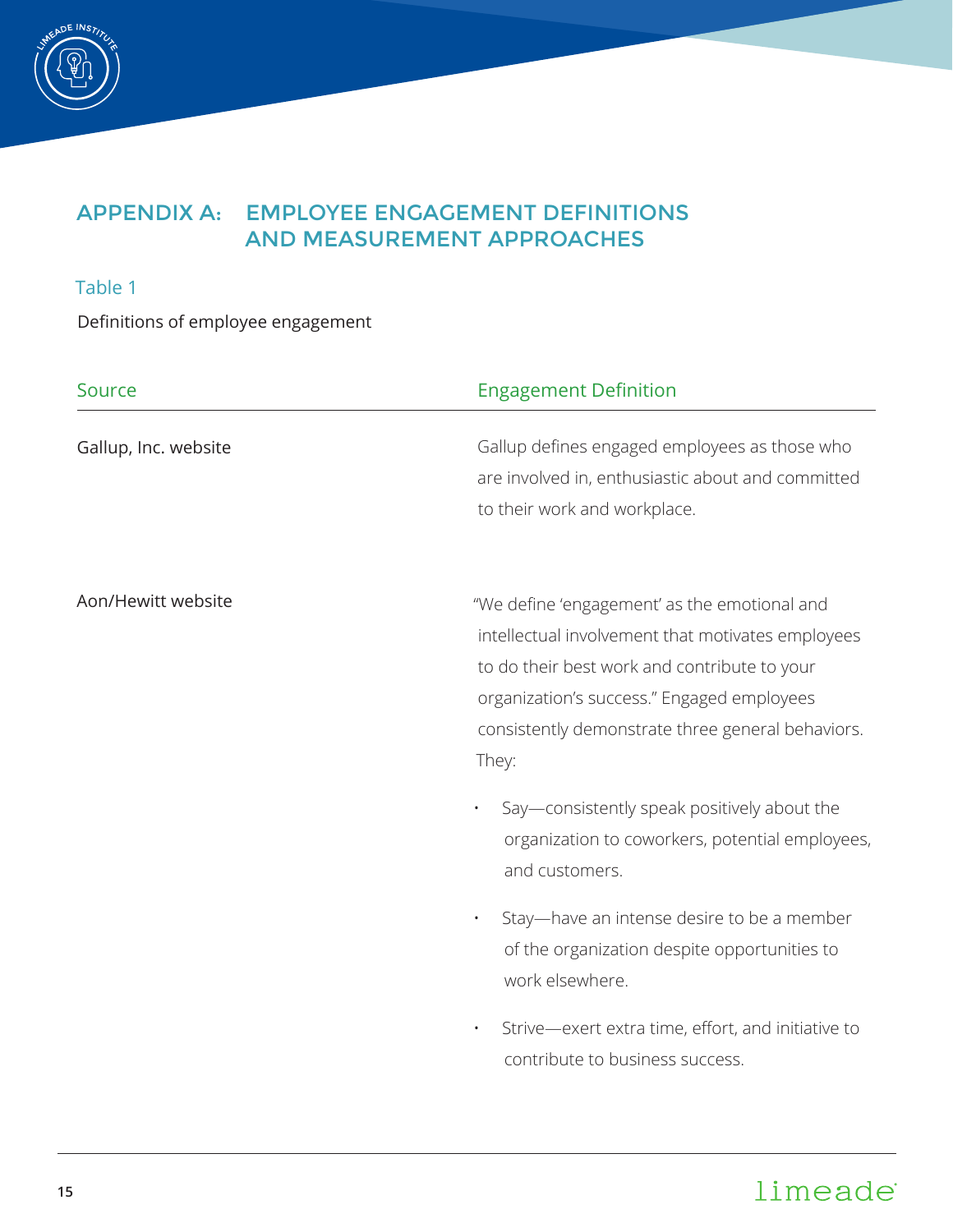

### Table 1

Definitions of employee engagement

| Source<br><b>Engagement Definition</b> |                                                                                                                                                                                                                                                                                                                                                                                                                                                                                                                               |
|----------------------------------------|-------------------------------------------------------------------------------------------------------------------------------------------------------------------------------------------------------------------------------------------------------------------------------------------------------------------------------------------------------------------------------------------------------------------------------------------------------------------------------------------------------------------------------|
| <b>IBM Kenexa website</b>              | The Kenexa Employee Engagement Index is<br>comprised of four key components -- pride,<br>satisfaction, advocacy and retention. Employee<br>engagement, therefore, is not strictly happiness,<br>excitement or the willingness to work long hours.<br>Engaged employees align with their organization's<br>goals and are personally vested in the outcomes.                                                                                                                                                                    |
|                                        | "Through analysis of the WorkTrends data, we've<br>identified four primary and universal drivers of<br>employee engagement. Employees are engaged<br>by leaders who inspire confidence in the future;<br>managers who respect and appreciate their<br>employees; exciting work that employees know<br>how to do; and employers who display a genuine<br>responsibility to employees and communities."                                                                                                                         |
| Willis Towers-Watson website           | Engagement is defined as employees' willingness<br>and ability to contribute to company success. Put<br>another way, engagement is the extent to which<br>employees "go the extra mile" and put discretionary<br>effort into their work - contributing more of their<br>energy, creativity and passion on the job. When we<br>speak of an "engagement gap," it is the difference<br>between the level of discretionary effort employers<br>need from employees to drive results and what<br>they are actually able to elicit. |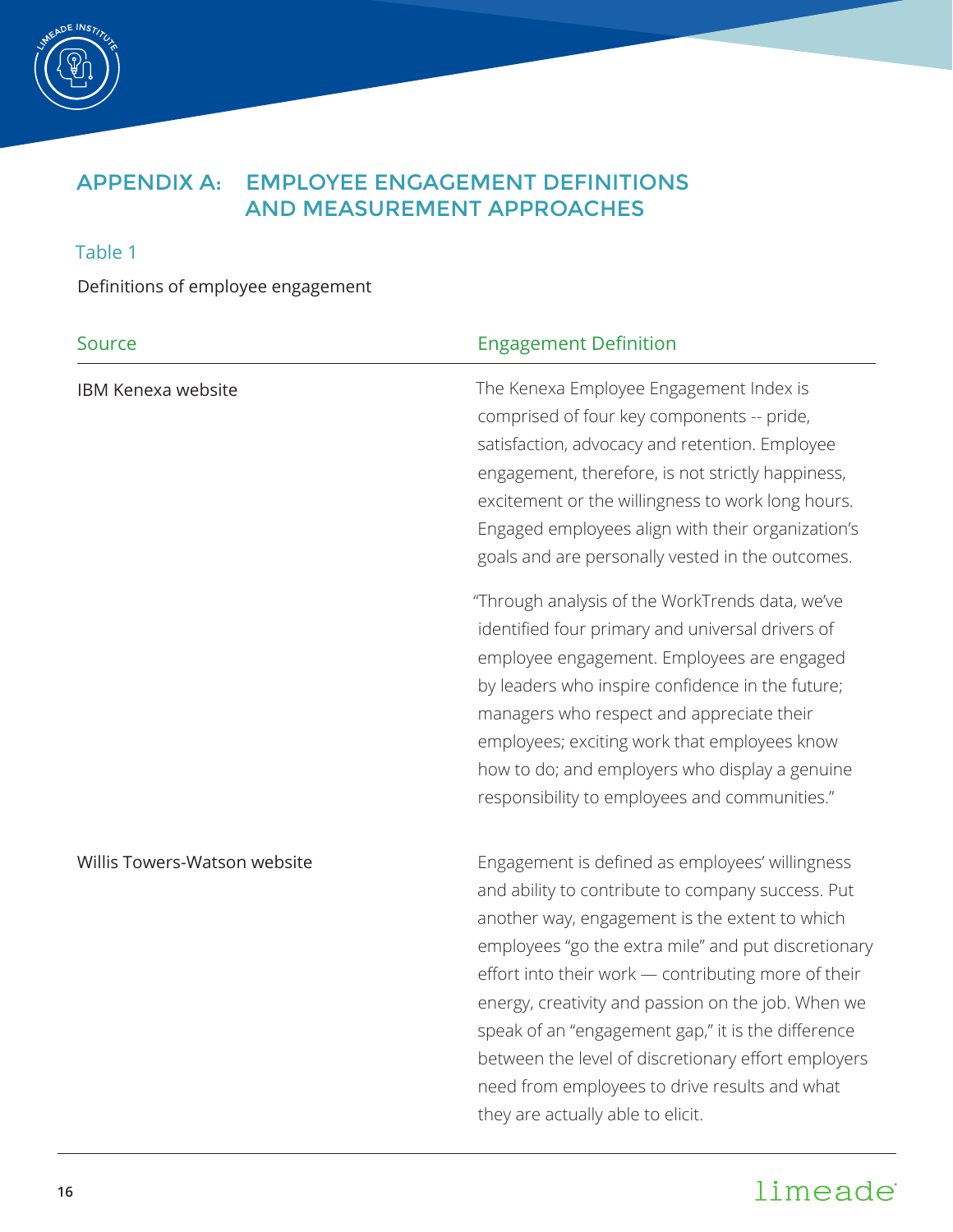

#### Table 1

Definitions of employee engagement

| Source                                                                                 | <b>Engagement Definition</b>                                                                                      |  |
|----------------------------------------------------------------------------------------|-------------------------------------------------------------------------------------------------------------------|--|
| Employee Engagement:                                                                   | "Engagement is an individual's sense of purpose                                                                   |  |
| Tools for Analysis, Practice, and                                                      | and focused energy, evident to others in the display                                                              |  |
| Competitive Advantage by<br>W.H. Macey, B. Schneider, K.M.<br>Barbera, and S. A. Young | of personal initiative, adaptability, effort, and<br>persistence directed toward organizational goals."<br>(p. 7) |  |
| (all of Valtera)                                                                       |                                                                                                                   |  |
|                                                                                        | Engagomont is a value chain It starts with a high                                                                 |  |

Engagement is a value chain. It starts with a highperformance work environment, which leads to employee engagement feelings, which lead to employee engagement behaviors, which yield tangible performance outcomes (productivity), and intangible assets (brand equity, customer satisfaction, loyalty, innovation, lower risk) and then onto shareholder value. Employee engagement includes a personal internal state and an external behavioral state.

Note. Some of these definitions were found on company websites, while others come from Bousman's (2011) white paper on engagement.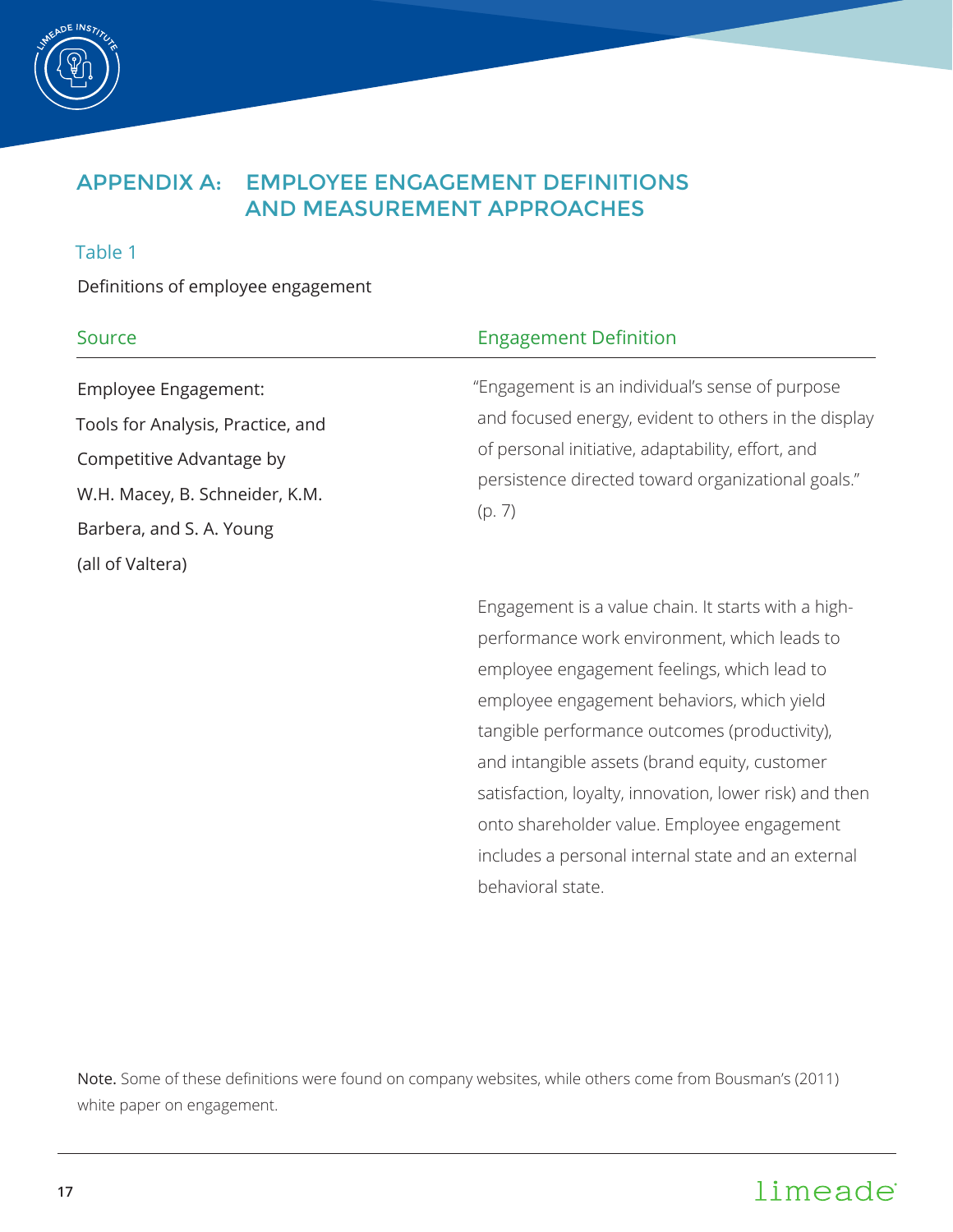

### Table 2

Engagement measurement approaches used by employee engagement companies

### Company

| Gallup                      | 12 closed-ended items that are behavioral/actionable at the<br>supervisor or manager level, and do not include attitudinal<br>or internal feelings or intentions. Concepts include role clarity,<br>materials and equipment, opportunities, company mission, quality<br>of work, rewards and recognition, learning and growth, and<br>expectations. (Retrieved from Gallup website)                   |
|-----------------------------|-------------------------------------------------------------------------------------------------------------------------------------------------------------------------------------------------------------------------------------------------------------------------------------------------------------------------------------------------------------------------------------------------------|
| <b>AON/Hewitt</b>           | AON/Hewitt measures employee engagement with a comprehensive<br>model that includes six factors that create the work experience:<br>brand, leadership, performance, company practices, the basics,<br>and the work. The first three components are described as their<br>differentiators, while the later three are described as the foundation.<br>(Retrieved from AON/Hewitt website)               |
| <b>IBM Kenexa</b>           | Using a combination of a fully managed census survey consisting of<br>a library of questions, self-service pulse surveys, and integrated data<br>analytics, IBM Kenexa measures employee engagement with a set<br>of questions tailored to the individual organization. Their employee<br>engagement package is called Kenexa Employee Voice. (Retrieved<br>from IBM website)                         |
| <b>Willis Towers Watson</b> | Willis Towers Watson measures employee engagement through<br>their Employee Insights services. Using a combination of agile pulse<br>surveys, annual census surveys, advanced comment analysis, and<br>project management and advisory services, they comprehensively<br>measure engagement using a continuous listening strategy that is<br>always on. (Retrieved from Willis Towers Watson website) |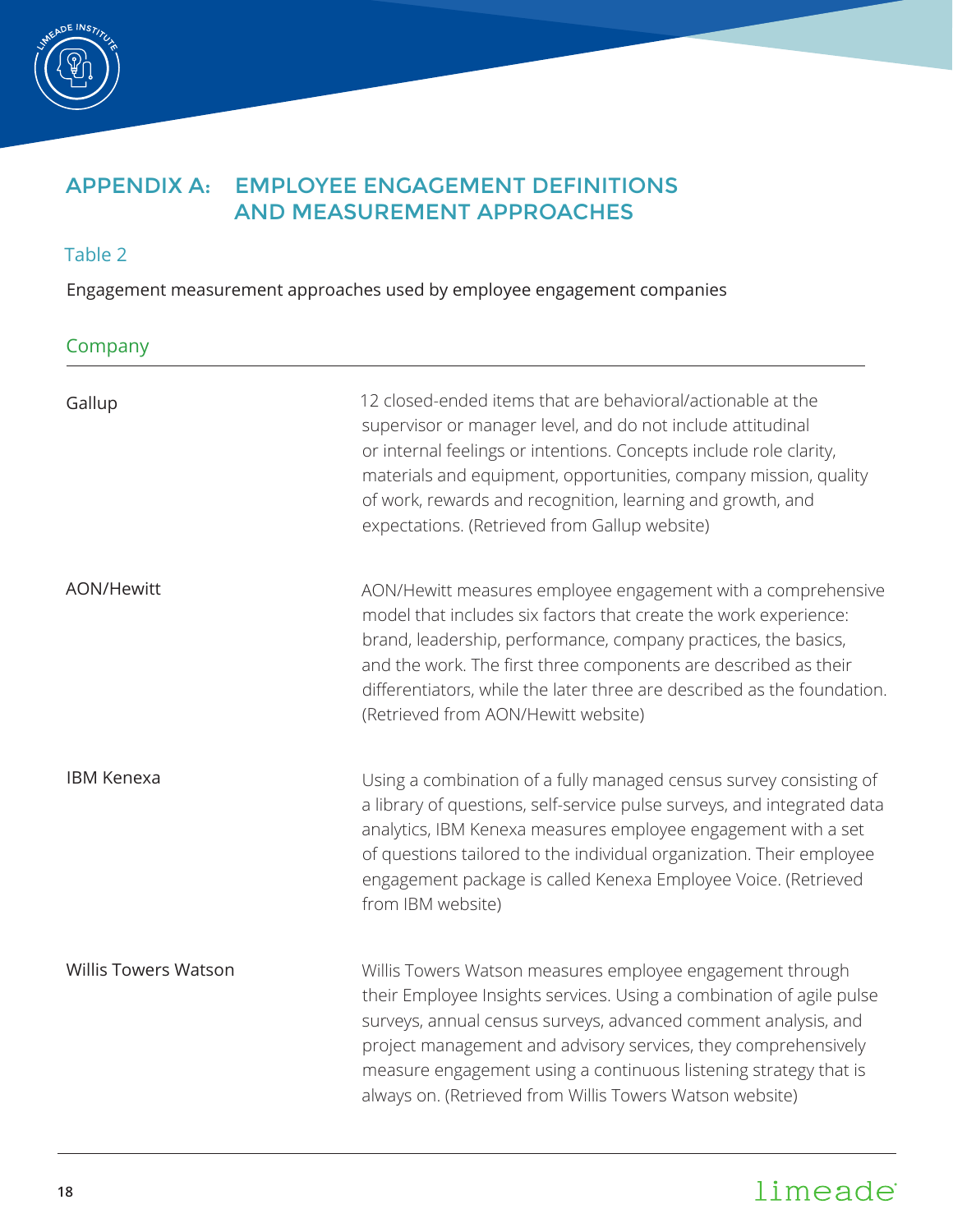

Developed in 2017, the Limeade Employee Engagement Index (LEEI) was created to help employers measure and improve engagement levels of their workforces. The Index uniquely combines holistic drivers of engagement through the lens of whole-person well-being. It includes the measurement of engagement, the drivers that lead to engagement and whole person well-being. The Index is derived from the Limeade Well-Being Assessment, which was developed by Limeade in 2006. The following report includes a brief review of what engagement is, which factors impact it, the Limeade approach to engagement and our methodology in developing the LEEI.

### OUR APPROACH

The index includes a subset of questions from the assessment and is comprised of two parts:

- (a) One question measuring employee engagement (q#206 "I feel personally engaged in my work"). This item was used in previous research as an indicator of employee engagement and demonstrated strong criterion validity (Limeade & Quantum Workplace, 2016)
- (b) 23 questions that measure the drivers of engagement. Some of the dimensions represented in the drivers include work meaning, work growth, resources and support and feeling energized.

#### **METHODOLOGY**

In order to develop the LEEI, multinomial logistic regression was used to identify which LWBA items are significant drivers of employee engagement. The following includes a step-by-step explanation of the process used to develop the LEEI.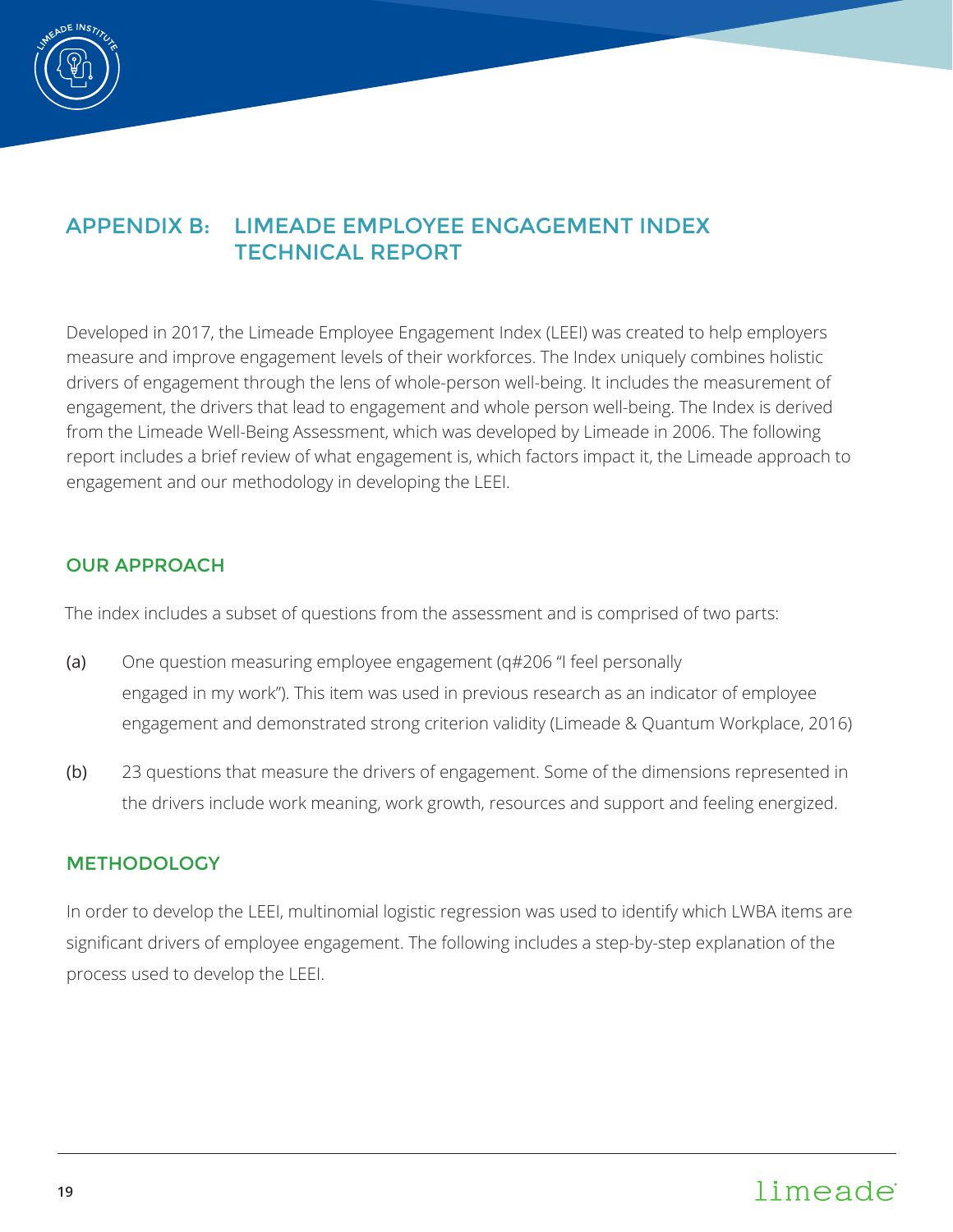

#### STEP 1: IDENTIFY ITEM AND DIMENSION LEVEL DRIVERS

In order to group respondents based on level of engagement (engaged, neutral and disengaged), responses on the engagement item are recoded into three groups along a 5-point Likert-type scale (engaged- 1 and 2, neutral- 3, and disengaged- 4 and 5).

We determined item-level and dimension-level drivers, comparing the engaged to the disengaged groups. To identify the drivers, we ran the Multinomial Logistic Regression with all items in the assessment as predictors and q206 as the dependent variable. All assessment items were entered as predictors in the multinomial logistic regression and were assigned to an engagement group. Then, the engaged and disengaged groups were compared to identify which items strongly predicted landing in the engaged group. B weights and significance levels were used to determine the best predictors. Once all significant items had been identified, some were removed because of their strong overlap/correlations with the dependent variable and other non-significant items were removed. The remaining items were entered back in and rerun through multinomial logistic regression. Again, non-significant items were removed, and the remaining items were rerun for the final time, resulting in 25 items. These 25 items were the strongest predictors of engaged group membership as compared to disengaged group membership. We used a similar approach in identifying dimensionlevel drivers. Note that for both item and dimension level drivers the relationship between each driver and the outcome was in the expected direction.

### STEP 2: IDENTIFY ITEM AND DIMENSION LEVEL DRIVERS

Next, we decided to present engagement as four engagement groups instead of three. As a result, we had to re-run driver analyses, changing our grouping. In order to group respondents based on four levels of engagement (engaged, moderately engaged, moderately disengaged, and disengaged), responses on the engagement item were recoded into four groups along a 5-point Likert-type scale (engaged- 1, moderately engaged- 2, moderately disengaged- 3, disengaged- 4 and 5).

To determine the drivers of engagement, we compared engaged and disengaged groups using Multinomial Logistic Regression, following the same process as in step one. There was considerable overlap between step one and step two itemlevel rivers; 13 of the items overlapped. All items and dimensions represented had loadings with significance at  $p < .01$ . Of the dimensions, eight overlapped with the previous analyses.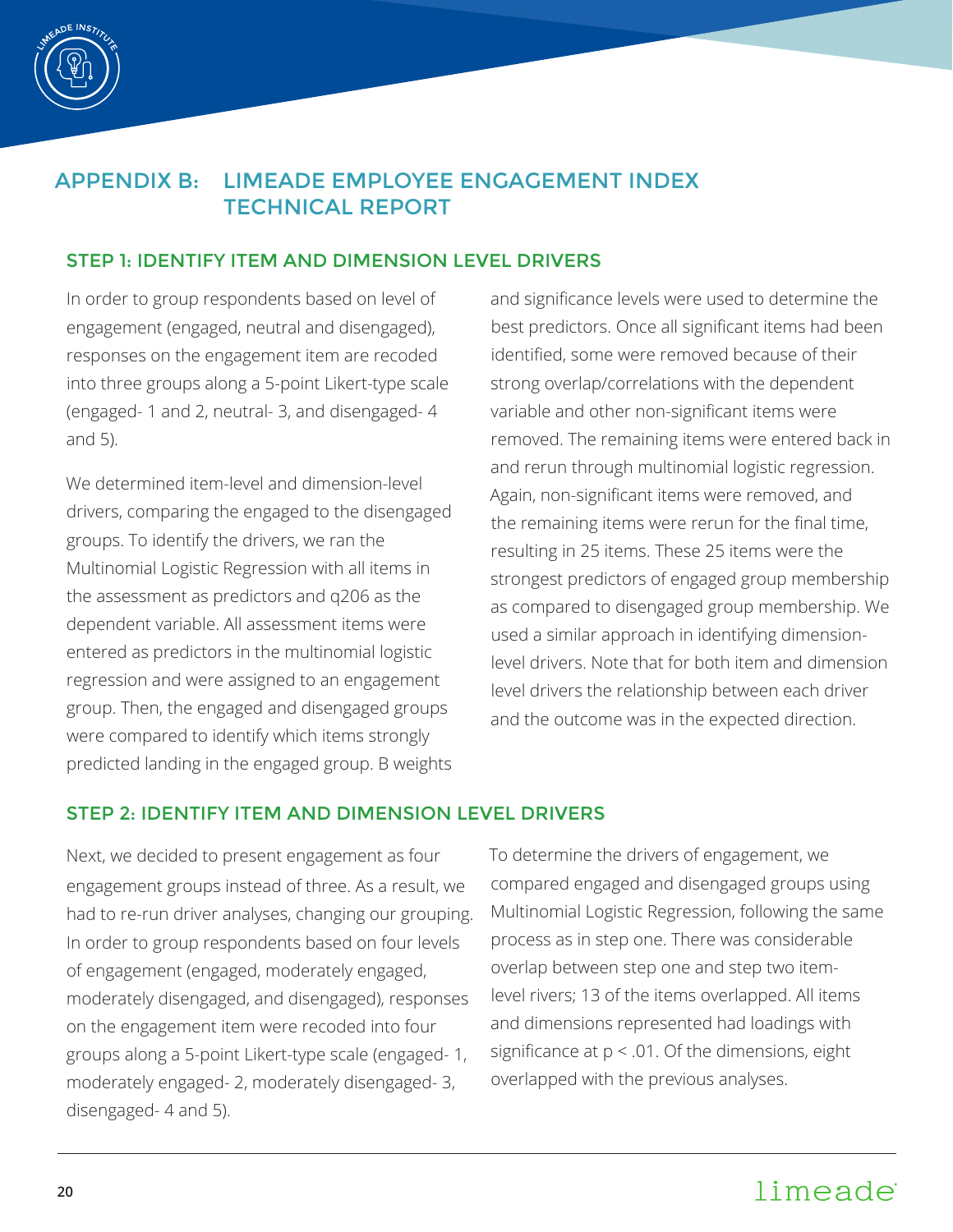

### Table 3

Employee engagement drivers (R squared = .779).

| Item | Question                                             | <b>Dimension</b>     | <b>Wald Value</b> |
|------|------------------------------------------------------|----------------------|-------------------|
| q205 | Most days, I feel energized by my work.              | Feeling energized    | 9288.796          |
| q204 | Overall, I like my job.                              | Feeling energized    | 2042.671          |
| q211 | I identify with my work.                             | Work meaning         | 939.508           |
| q207 | I feel valued by my employer.                        | Feeling energized    | 755.533           |
| q203 | At my job, I use my greatest personal strengths.     | Job satisfaction     | 420.497           |
| q411 | I give my work my all.                               | Limeade productivity | 331.292           |
| q210 | I am contributing to something that matters at work. | Work meaning         | 251.881           |
| q253 | I am committed to this organization.                 | Belief in company    | 190.73            |
| q212 | My work has purpose.                                 | Work meaning         | 144.873           |
| q213 | I am able to have an impact.                         | Work meaning         | 144.523           |
| q231 | I am realizing my potential at work.                 | Work growth          | 134.522           |
| q201 | My skills and abilities fit well with my job.        | Job satisfaction     | 115.735           |
| q410 | My time at work is spent wisely.                     | Limeade productivity | 109.629           |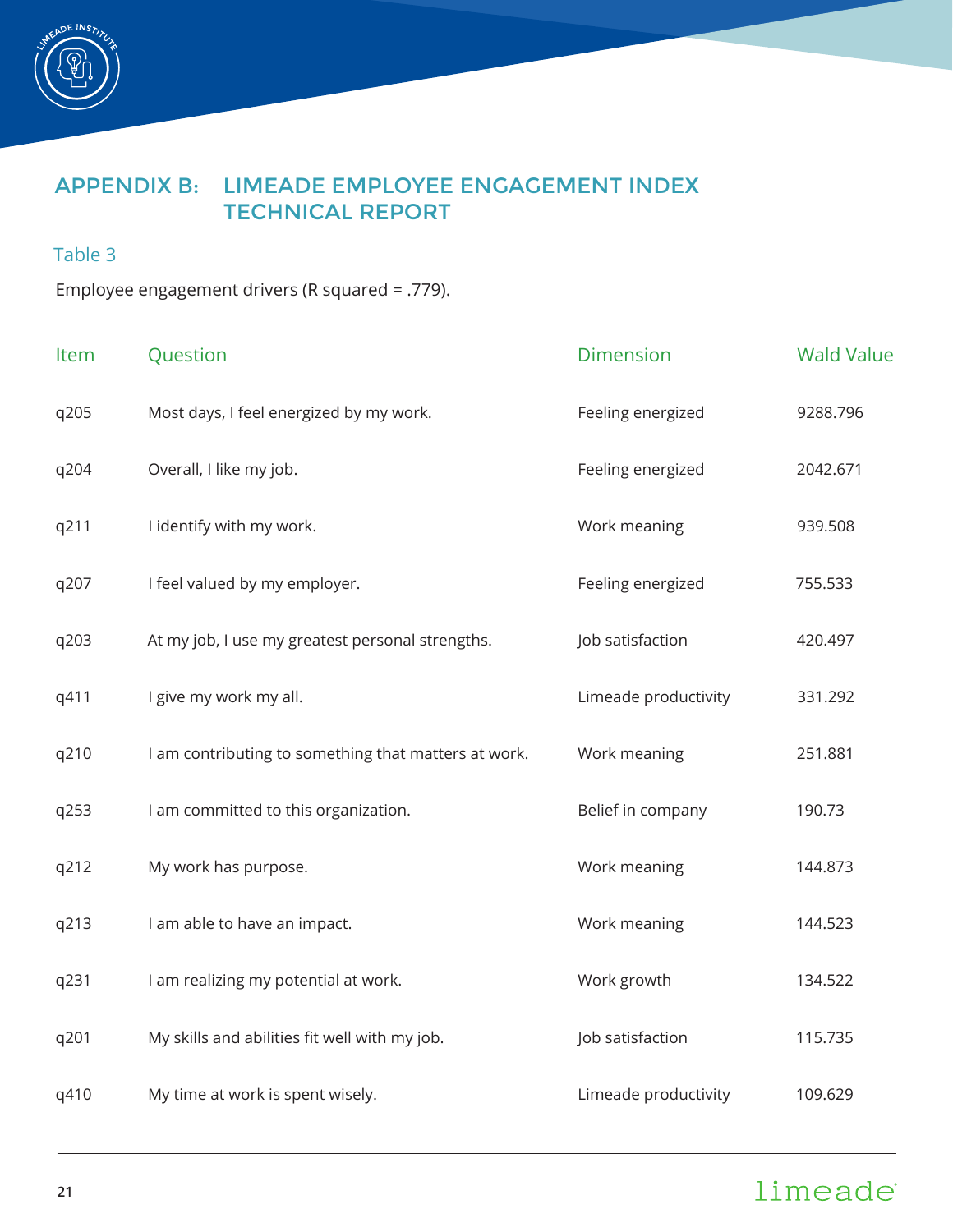

### Table 3

Employee engagement drivers (R squared = .779).

| Item | Question                                                                              | <b>Dimension</b>               | <b>Wald Value</b> |
|------|---------------------------------------------------------------------------------------|--------------------------------|-------------------|
| q227 | I am able to learn new things in my job.                                              | Work growth                    | 85.462            |
| q221 | I work a reasonable number of hours.                                                  | Work-life balance              | 75.57             |
| q252 | I would recommend this organization to my friends<br>as a good place to work.         | Belief in company              | 71.246            |
| q238 | There is an equal balance between what I put into<br>my job and what I get in return. | Square deal                    | 69.544            |
| q228 | I have challenging yet achievable goals.                                              | Work growth                    | 66.339            |
| q397 | Which of the following best describes the current<br>level of stress in your life?    | Managing stress and<br>anxiety | 53.885            |
| q236 | In my work team, we have mutual respect for<br>each other.                            | Sense of team                  | 53.755            |
| q214 | My manager "looks out" for me.                                                        | Resources & support            | 53.618            |
| q19  | I get into a place of deep concentration and focus<br>when I'm doing work.            | In the flow                    | 51.126            |
| q413 | Overall, my organization supports me in living<br>a healthier life.                   | Overall                        | 50.87             |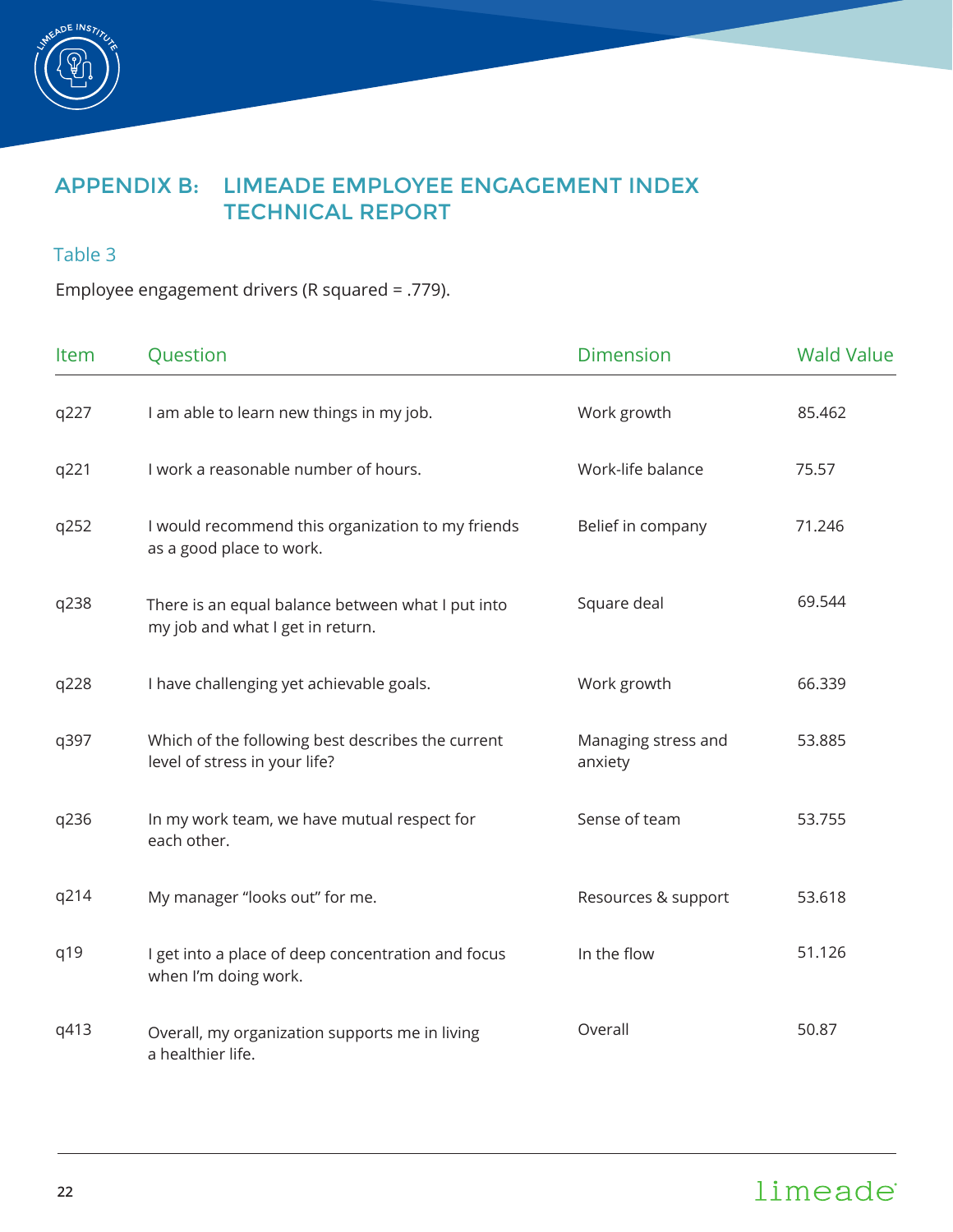

# APPENDIX C: SUMMARY OF EMPLOYEE ENGAGEMENT RESEARCH

#### GROWTH AND PROFIT

- Organizations with higher employee engagement levels see 2.5 times higher stock price growth when compared to peer companies with lower employee engagement (Hay Group, 2010).
- Organizations with higher employee engagement are 78 percent more profitable and 40 percent more productive (Aon Hewitt, 2009).
- For every 1 percent increase in engagement, there is a .6 percent increase in revenue (Aon Hewitt, 2017). For the average Fortune 500 company that's \$150 million.

#### CUSTOMER SERVICE AND SERVICE QUALITY

- Higher employee engagement is related to increased patient satisfaction and quality of care among healthcare customers (Bacon & Mark, 2009).
- Higher engagement is related to better customer outcomes such as customer service climate, customer satisfaction, and customer loyalty (Harter et al., 2002; Salanova et al., 2005).
- Nurse engagement is the number one predictor of mortality variation across hospitals (Gallup, 2005).
- Highly engaged business units achieve a 10 percent increase in customer metrics (Gallup, 2017). process used to develop the LEEI.

#### **SAFETY**

• Engaged workforces have fewer safety incidents. Disengaged employees are five times more likely to have a safety incident and seven times less likely to have a lost-time safety incident (Vance, 2006).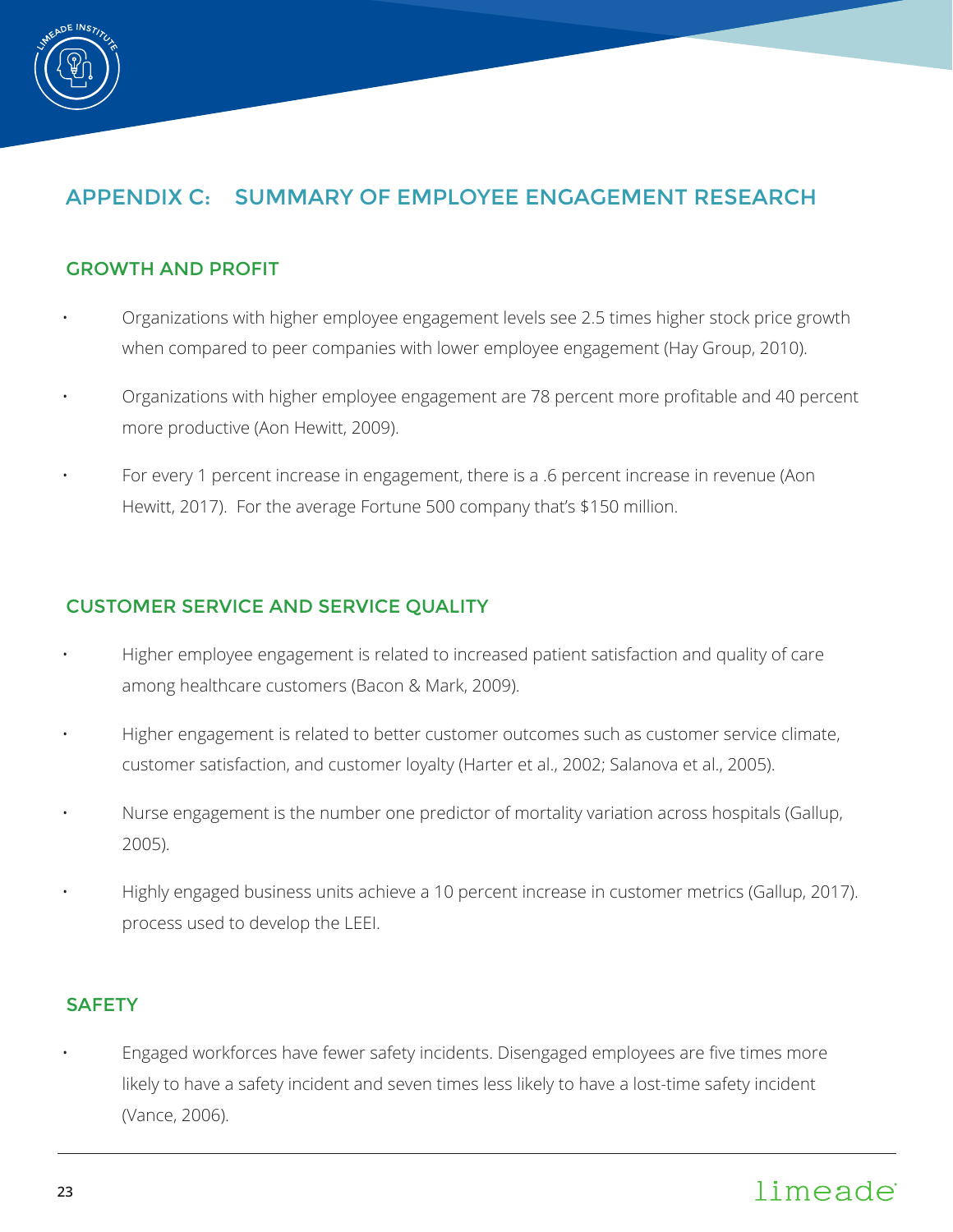

# APPENDIX C: SUMMARY OF EMPLOYEE ENGAGEMENT RESEARCH

### EMPLOYEE PERFORMANCE AND PRODUCTIVITY

- Disengaged workers have 37 percent higher absenteeism, 49 percent more accidents and 60 percent more errors and defects (Aon Hewitt, 2015).
- Work units in the top quartile of employee engagement saw significantly lower turnover (25 percent in high-turnover organizations, 65 percent in low-turnover organizations), shrinkage (28 percent) and absenteeism (37 percent) (Gallup, 2013).
- Gallup estimates that actively disengaged employees cost the U.S. \$483 billion to \$605 billion each year in lost productivity (Gallup, 2017).
- Highly engaged business units achieve a 20 percent increase in sales (Gallup, 2017).

### COST OF EMPLOYEE ENGAGEMENT EFFORTS

Although most HR leaders understand the importance of employee engagement and most organizations devote a lot of effort to increasing engagement of their employees, employee engagement of U.S. employees has changed little over the last decade:

- Organizations spent around \$720 million dollars on employee engagement in 2015; this number is expected to rise to \$1.5 billion over the next few years (LaMotte, 2015).
- Only 32 percent of U.S. employees are engaged at work, and this number has changed little over the last decade (Gallup, 2017).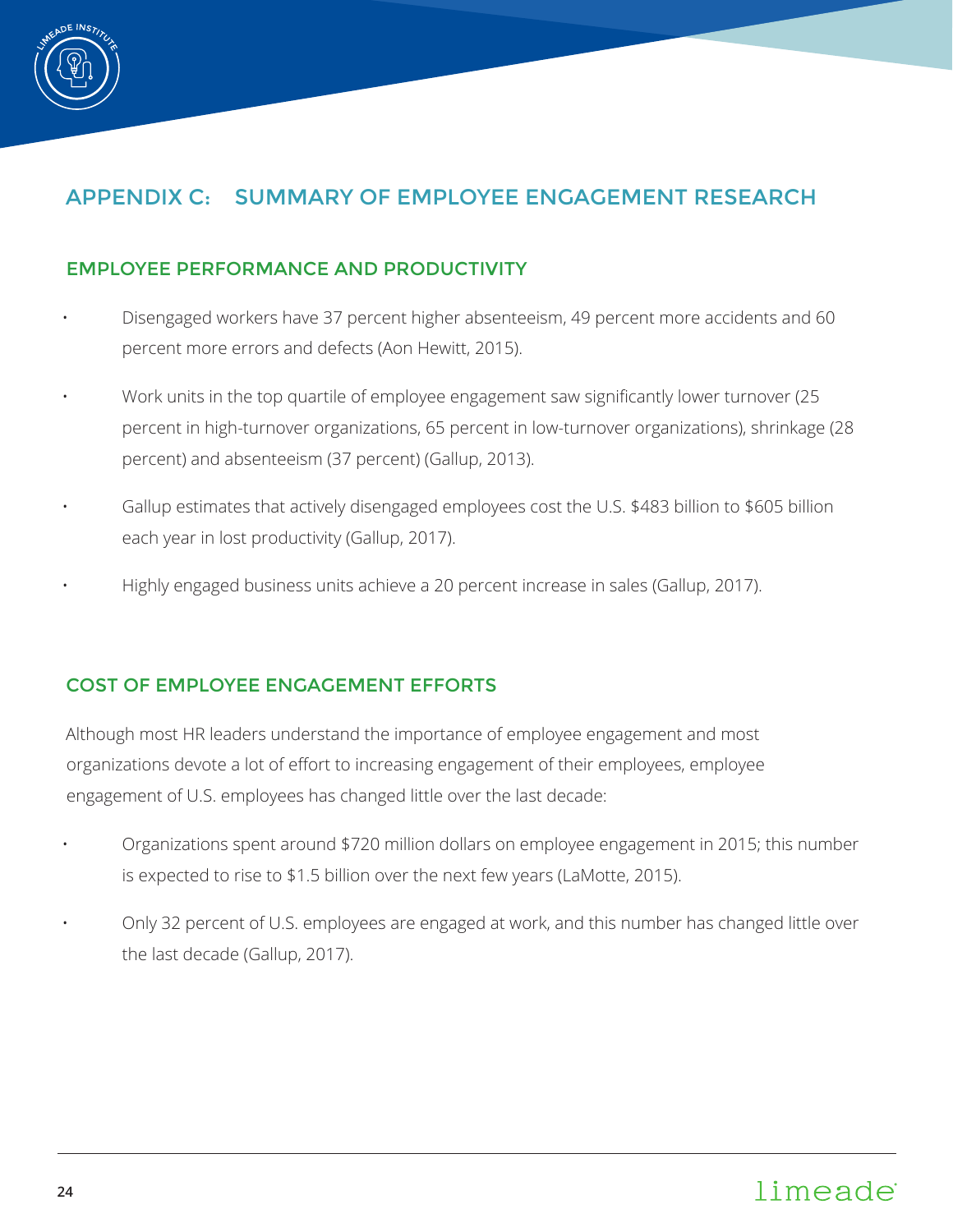

# APPENDIX D: HOW WELL-BEING AND ENGAGEMENT ARE RELATED

Limeade is an employee engagement platform that builds great places to work by improving well-being and strengthening workplace culture. Since our founding, we believed, and research shows, that well-being and engagement are connected. For example, in our research with Quantum Workplace (Limeade & Quantum Workplace, 2016), we found that:

- When employees feel their employer cares about their well-being, they're 38 percent more engaged.
- Employees with higher well-being and higher engagement are more likely to report enjoying their work, more loyal to their teams, less likely to leave and more likely to recommend their organization as a great place to work.

Similarly, Gallup (2013) found that employees with strong well-being are more than 2 times as likely to be engaged in their jobs compared to other employees.

# BOTH ENGAGEMENT AND WELL-BEING ARE RELATED TO BETTER BUSINESS RESULTS

When organizations have employees who are engaged AND who have well-being in their life, they see better business results.

• Employees who are engaged and have high well-being are 59 percent less likely to look for a new job in the next 12 months and 18 percent less likely to leave their organization in a 12-month period (Gallup, 2015).